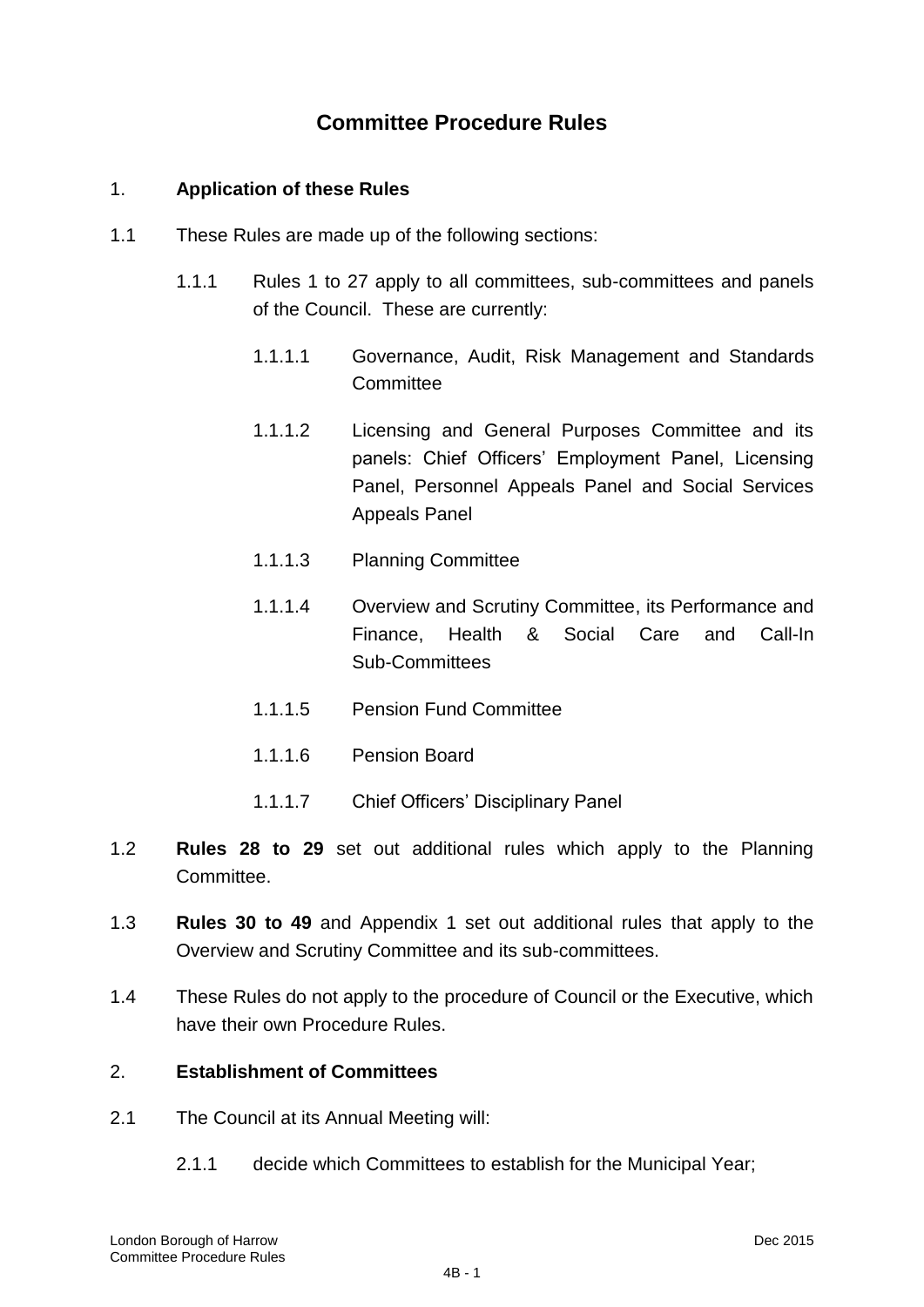- 2.1.2 decide the size and terms of reference of these Committees;
- 2.1.3 decide the allocation of seats on these Committees to the political groups in accordance with the rules on political proportionality;

Note: These Rules do not apply to Advisory Panels of the Executive.

2.2 The number and names of Members, independent members and co-optees appointed to each Committee and the details of any sub-committees and panels established by Committees can be found in Part 3 of the Constitution (Allocation of Responsibilities).

# 3. **Appointment of Reserves to Committees and Sub-Committees and Panels**

## 3.1 **Allocation**

The Council will allocate seats on Committees and sub-committees and panels for members and Reserves.

#### 3.2 **Number**

3.2.1 For each Committee, sub-committee or panel, the Council will normally appoint the same number of reserves in respect of each political group as that group holds ordinary seats on that Committee or sub-committee or panel. If a group has an entitlement of fewer than three Members they may appoint three reserve Members on the Committee or sub-committee or panel.

## 3.3 **Powers and Duties**

3.3.1 Reserve Members will have all the powers and duties of any ordinary Member of the committee but will not be able to exercise any special powers or duties exercisable by the person for whom they are reserving.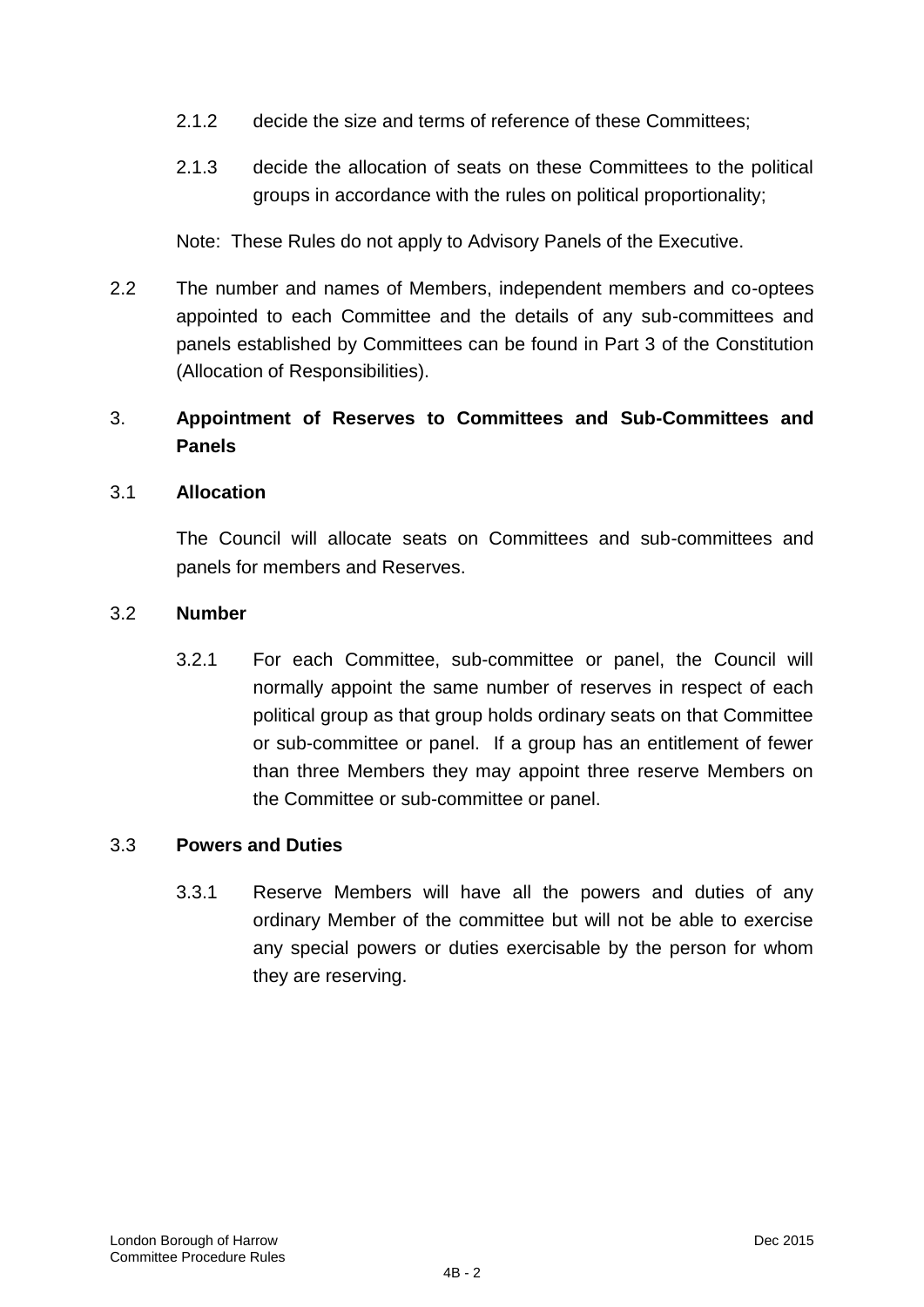## 3.4 **Reserving**

- 3.4.1 Reserve Members may attend meetings in that capacity only:
	- 3.4.1.1 to take the place of an ordinary Member for whom they are a reserve;
	- 3.4.1.2 where the ordinary Member will be absent for the whole of the meeting;
	- 3.4.1.3 where the meeting notes at the start of the meeting at the item "Reserves" that the Reserve Member is or will be attending as a reserve; and
	- 3.4.1.4 if a Reserve Member whose intention to attend has been noted arrives after the commencement of the meeting, then that Reserve Member can only act as a Member from the start of the next item of business on the agenda after his/her arrival.
- 3.4.2 For the purposes of section 3.4.1.2 only, a meeting adjourned to another day shall be treated as a new meeting.
- 3.4.3 If a Reserve Member is in attendance at a meeting the ordinary member for whom they are substituting shall not be entitled to attend that meeting and take part as an ordinary member of that body.

# 4. **Attendance of Members at Committees, Sub-Committees and Panels**

## 4.1 **No right to speak**

4.1.1 Any Member of the Council may attend meetings of Committees, sub-committees and panels. Subject to 4.2 below, Councillors who are not ordinary members and attending Reserve Members of the Committee, sub-committee or panel may not speak at meetings unless the Committee, sub-committee or panel agrees that the Member concerned may speak, or, the Member has been invited to the Committee, sub-committee or panel to speak.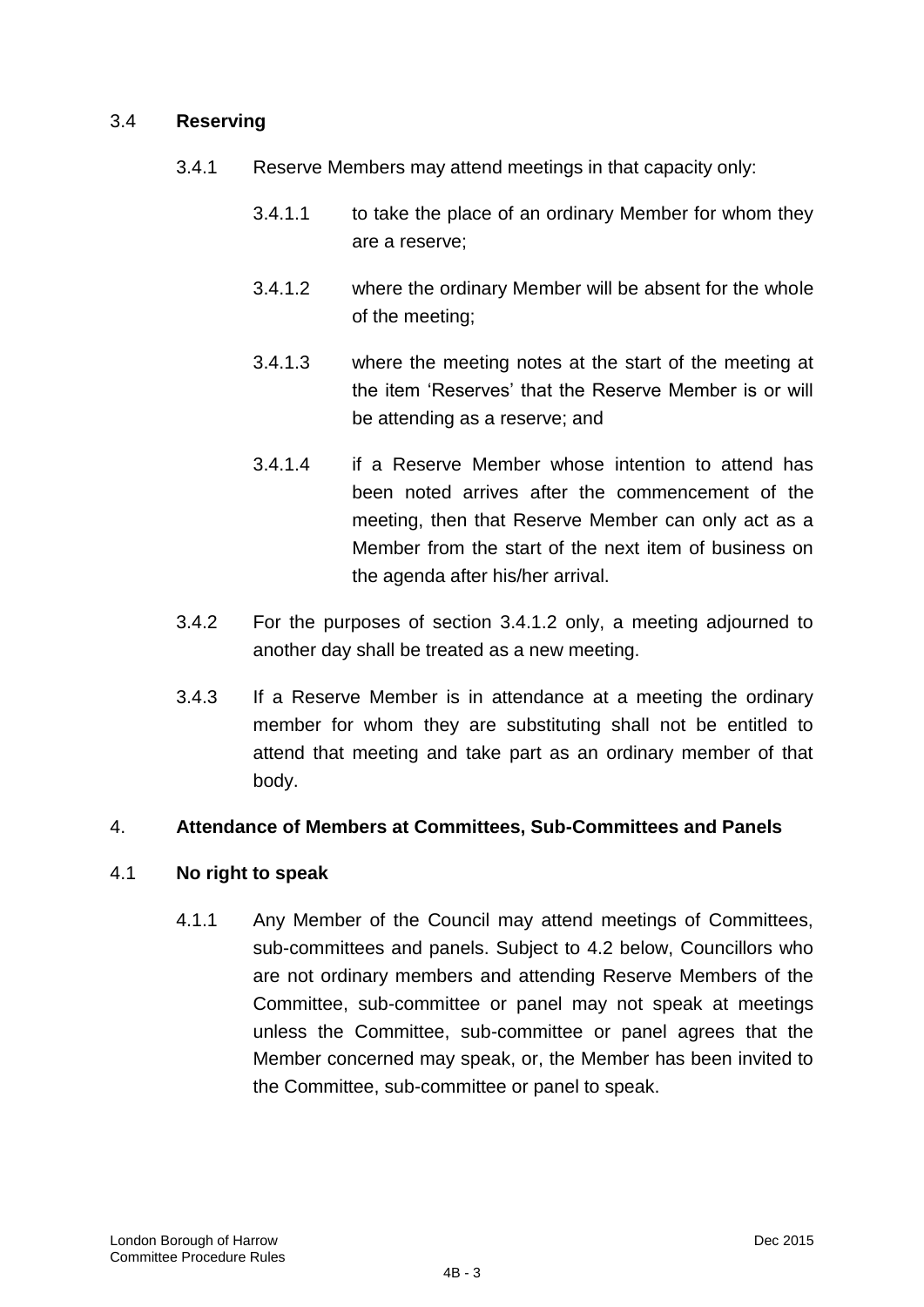# 4.2 **Motions referred to Committee, Sub-Committees or Panels**

4.2.1 A Member of the Council who has proposed a motion which has been referred to a particular Committee or sub-committee, shall be given at least three clear working days notice of the meeting at which the motion will be considered, by the Monitoring Officer. If the Member attends the meeting but is not an ordinary Member or attending Reserve member of that Committee, sub-committee or panel, he or she shall have an opportunity to explain the motion to the Committee, sub-committee or panel.

## 5. **Appointment of Sub-Committees and Panels**

- 5.1 Committees of the Council may establish sub-committees and panels with such terms of reference and delegated powers, as they consider necessary for the proper discharge of the functions of the Committee.
- 5.2 Committees may appoint ordinary and reserve Members to sub-committees and panels in accordance with the rules on political proportionality, pursuant to section 15 of the Local Government and Housing Act 1989 and subordinate legislation. Committees may also appoint non-voting co-opted members to sub-committees and panels.

## 6. **Nominated Members**

Minority groups shall nominate from amongst their Members on Committees and sub-committees, a Member to be consulted by Chief Officers in the exercise of delegated powers relating to the urgency procedure. (The Urgency Procedure is set out in Part 4 of the Constitution). Nominated members must be full Members of the Committee concerned.

# 7. **Chairing Committees, Sub-Committees and Panels**

# 7.1 **Election of a Chair of a Committee**

7.1.1 The Chairs of Committees of the Council will be appointed by the Council under Rule 1 of the Council Procedure Rules. If the Council fails to appoint a Chair for any Committee then that Committee shall appoint a Chair as the first item of business at its first meeting following the Annual Council.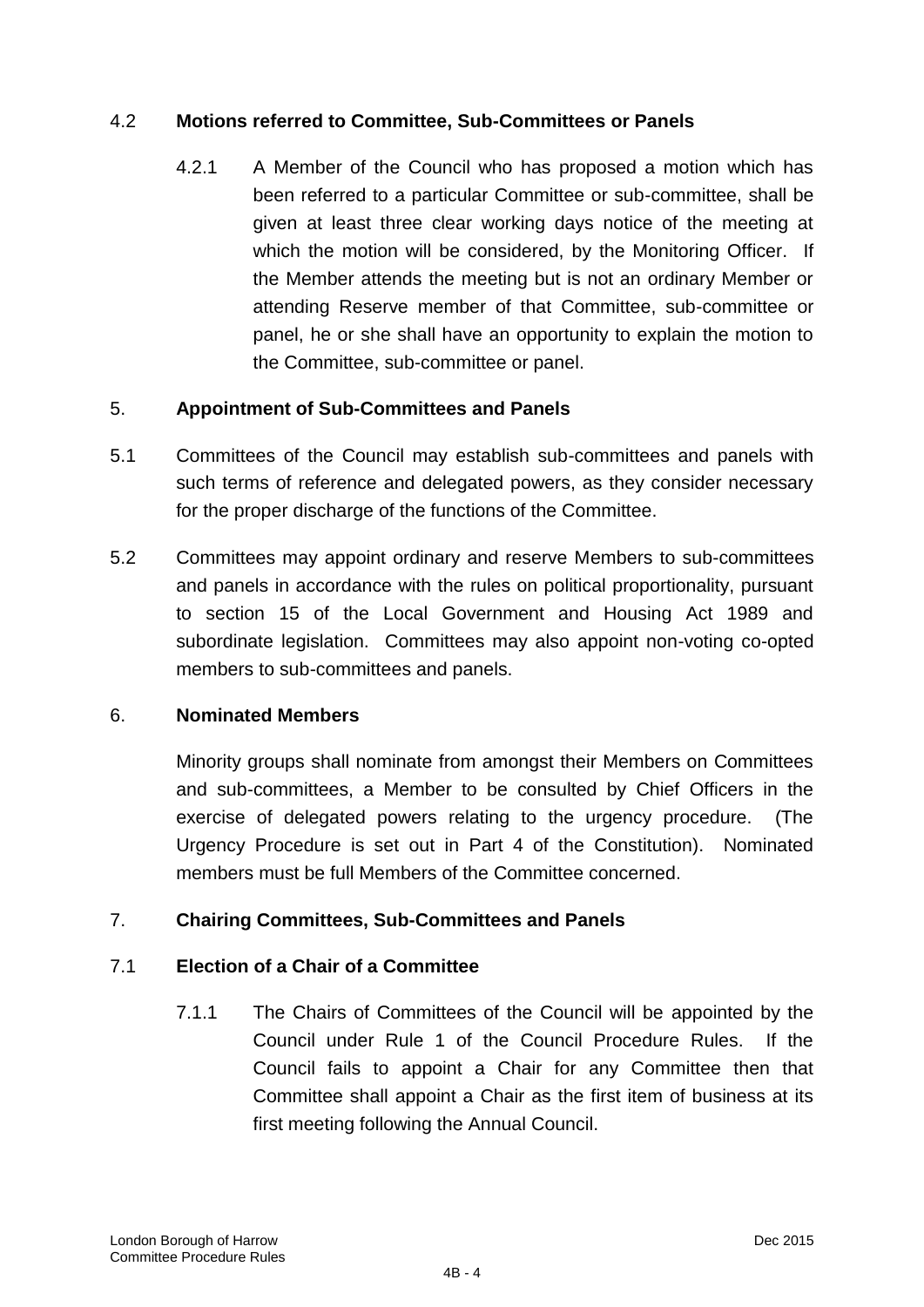# 7.2 **Election of Chair of Sub-Committee or Panels**

- 7.2.1 Where any Committee establishes a sub committee or panel the Committee shall appoint the Chair of the sub-committee or panel. If a Committee fails to appoint a Chair to a sub-committee or panel then the sub-committee or panel shall appoint a Chair as the first item of business.
- 7.2.2 The Committee, sub-committee or panel shall appoint a Vice Chair at its first meeting following the Annual Council.

# 7.3 **Absence of Chair at Meetings of Committees, Sub-Committees and Panels**

- 7.3.1 In the absence of the Chair, the Vice-Chair shall preside.
- 7.3.2 If after 15 minutes since the identified start time of the Committee, Sub-Committee or Panel neither the Chair nor Vice-Chair are present then the meeting shall elect a Chair for that meeting as its first order of business.
- 7.3.3 Where the Chair and Vice-Chair have both submitted apologies in advance of the meeting to the Monitoring Officer then, without the delay mentioned in 7.3.2 above, the first order of business shall be to elect a Chair for the meeting.

# 8. **Business not on the Agenda**

- 8.1 Business not on the agenda may only be considered where:
	- 8.1.1 the Access to Information Procedure Rules in Part 4G of the Constitution have been complied with; or
	- 8.1.2 a member of the Committee or any Statutory Officer has requested that an item be placed on the agenda for the meeting at any time before the start of the meeting and the Chair agrees to the item being included on the grounds of urgency and the Committee agreeing to consider that item of business. The grounds of urgency and the circumstances giving rise to the request must be recorded in the minutes of the meeting.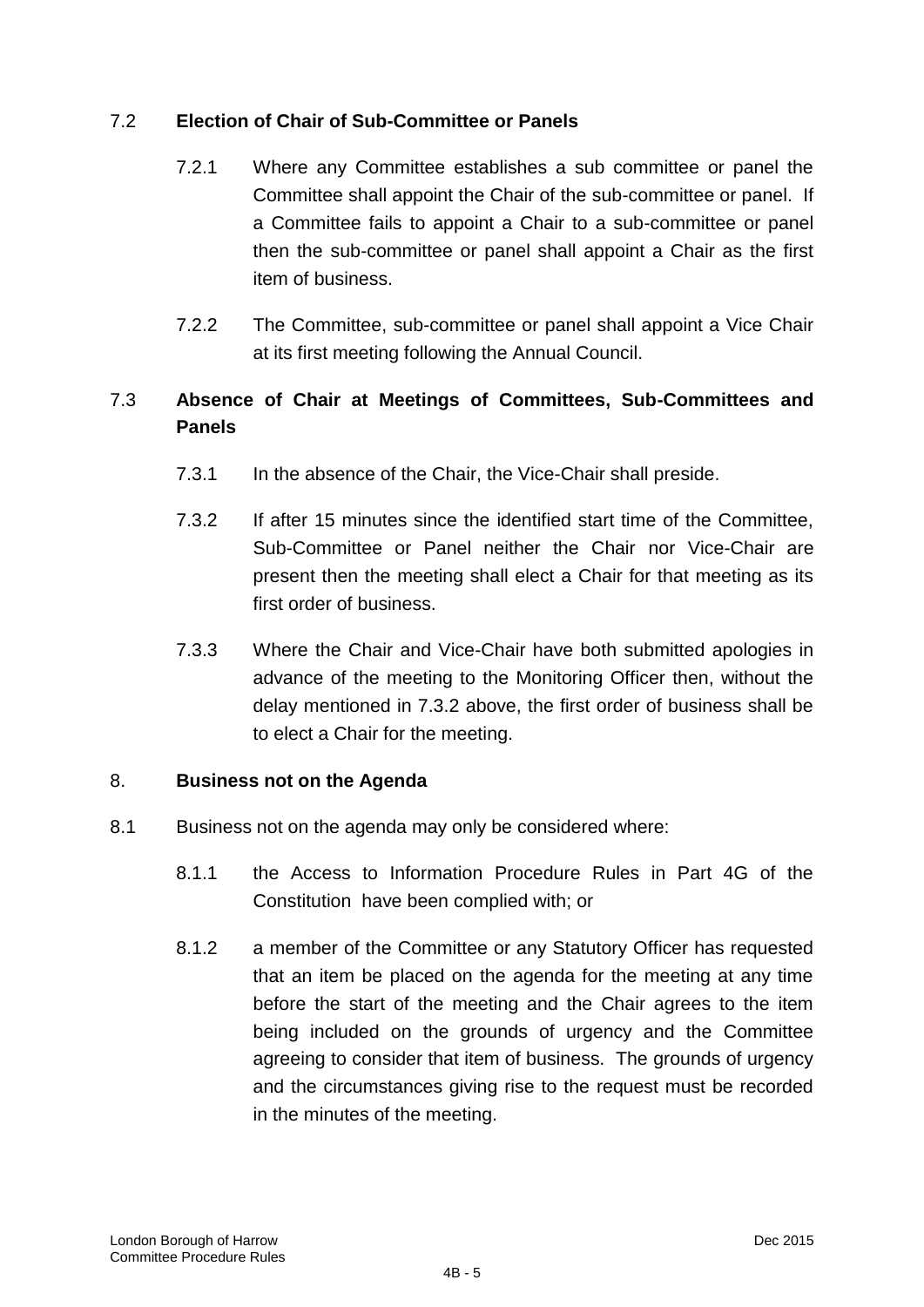# 8.2 **Late Reports**

8.2.1 If there is a request to add an agenda item to an agenda after the statutory deadline for publication, that item may only be considered if the Chair agrees subject to consultation with nominated members (if reasonably practicable) and the Committee agreeing to consider that item of business, by virtue of the special circumstances set out either in the report or on the supplemental agenda, that the item should be considered as a matter of urgency and specified in the minutes of the meeting.

> For meetings of Advisory Panels/Consultative Forums, the Panel/Forum rather than the Chair shall decide at the start of the meeting whether an item should be considered as a matter of urgency.

# 9. **Time and Place of Meetings**

- 9.1 Meetings of Committees, sub-committees and panels shall take place at the Civic Centre at 7.30 pm, except for meetings of the Planning Committee (see Rule 28.2) and the Pension Fund Committee which shall commence at 6.30 pm or such time as stated on the agenda for the meeting. Following consultation with the nominated Members and subject to compliance with the Access to Information Rules, the Chair shall have the power to alter the venue, day and time if he/she believes it to be appropriate for the conduct of the business of the Committee, sub-committee or panel.
- 9.2 For those sub-committees or panels not having scheduled meetings, the date, time and place of meetings will be set by the Monitoring Officer after consultation with the Chair and nominated Members of the sub-committee or panel.

# 10. **Cancellation of Meetings**

10.1 The Head of Paid Service and or the Monitoring Officer may cancel a meeting of any Committee, sub-committee either before or after the agenda for the meeting has been issued provided that reasons for the cancellation are given.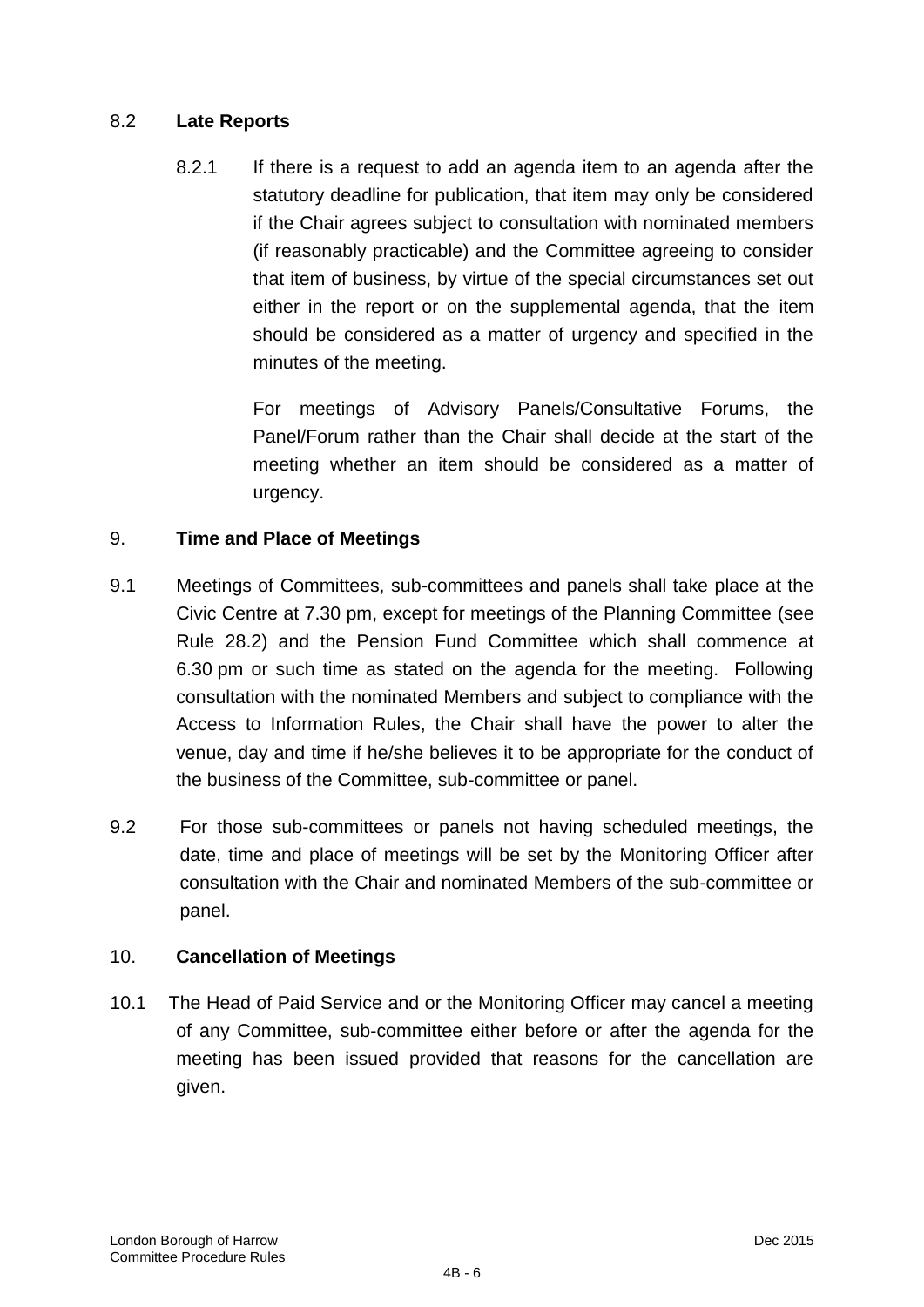# 11. **Calling of Special Meetings**

## 11.1 **Calling Special Meetings**

- 11.1.1 Those listed below may request the Monitoring Officer to call Committee, sub-committee or panel meetings in addition to ordinary scheduled meetings:
	- 11.1.1.1 the Committee, sub-committee or panel by resolution;
	- 11.1.1.2 the Chair of the Committee, sub-committee or panel. In relation to the Overview and Scrutiny Committee or relevant Scrutiny sub-committee, the Chair must, before requesting the Monitoring Officer to call a special meeting, consult with the nominated members of each of the political groups represented on the Overview and Scrutiny Committee or Scrutiny sub-committee, and, in the case of the Overview and Scrutiny Committee, with the four voting co-opted members mentioned in paragraph 34.2;
	- 11.1.1.3 at least one-third of the members of the Committee, sub-committee or panel, if they have signed a requisition presented to the Chair of the Committee, sub-committee or panel and he/she has refused to call a meeting or has failed to call a meeting within five clear working days of the presentation of the requisition;
	- 11.1.1.4 in relation to the Standards Committee only, an independent member of that Committee.

## 11.2 **Business**

- 11.2.1 Business at special meetings of Committees, sub-committees and panels shall be restricted to:
	- 11.2.1.1 the election of a person to preside if the Chair or Vice Chair is absent;
	- 11.2.1.2 any item of business specified by the Committee, subcommittee or panel, Chair or Monitoring Officer when calling the meeting or specified in the requisition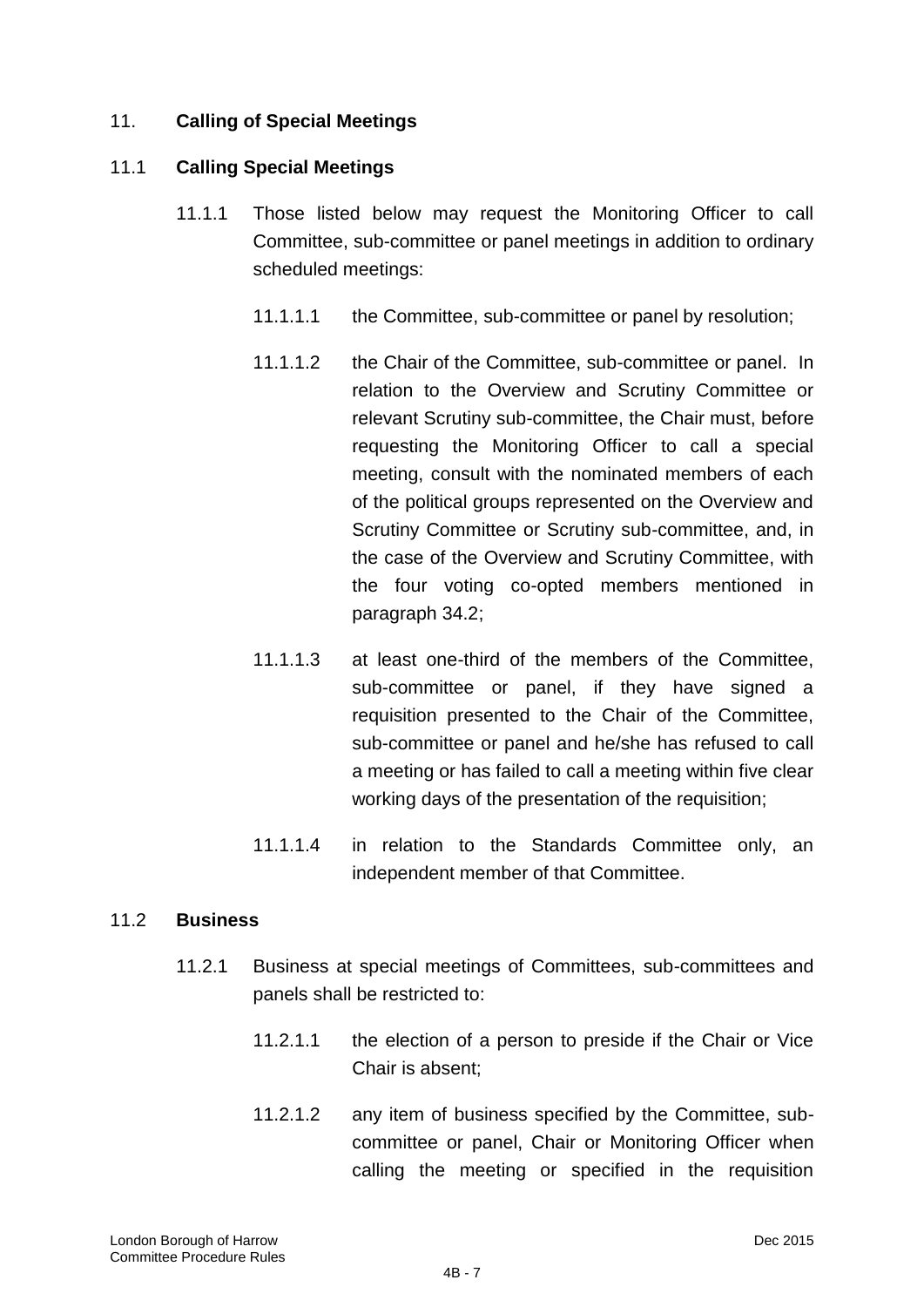presented by at least one-third of the members of committee, sub-committee or panel;

11.2.1.3 any deputations relating to items of business on the agenda which the Chair agrees to hear.

## 12. **Notice of and Summons to Meetings**

12.1 The Monitoring Officer will give notice to the public of the time and place of any meeting in accordance with the Access to Information Procedure Rules set out in Part 4G of the Constitution. At least five clear working days before a meeting, the Monitoring Officer will send an agenda by post to every member of the Committee, sub-committee or panel or leave it at his or her usual place of residence. The agenda will give the date, time and place of the meeting and specify the business to be transacted, and will be accompanied by all relevant reports.

## 13. **Quorum**

- 13.1 The quorum of a meeting will be at least one quarter or three Members, whichever is the greater, of the whole number of members of the Committee, sub-committee or panel, with the exception of the Overview and Scrutiny Committee.
- 13.2 The quorum for the Overview and Scrutiny Committee, the Scrutiny sub-committee and the Call-In sub-committees will be one quarter or three members, whichever is the greater of the whole number of Members (including co-opted voting members) AND where there are appointed co-opted voting members, the quorum shall be calculated on the total number inclusive of such co-optees but the quorum shall refer to the elected councillors
- 13.3 If, after 15 minutes from the advertised time of the start of the meeting, or such other longer period as the Chair may decide, a quorum is not present, the meeting will not take place. The Chair may announce the time and date that the meeting will be convened.
- 13.4 During any meeting, if the Chair counts the number present and declares there is not a quorum present, then the meeting will adjourn immediately. Remaining business will be considered at a time and date fixed by the Chair.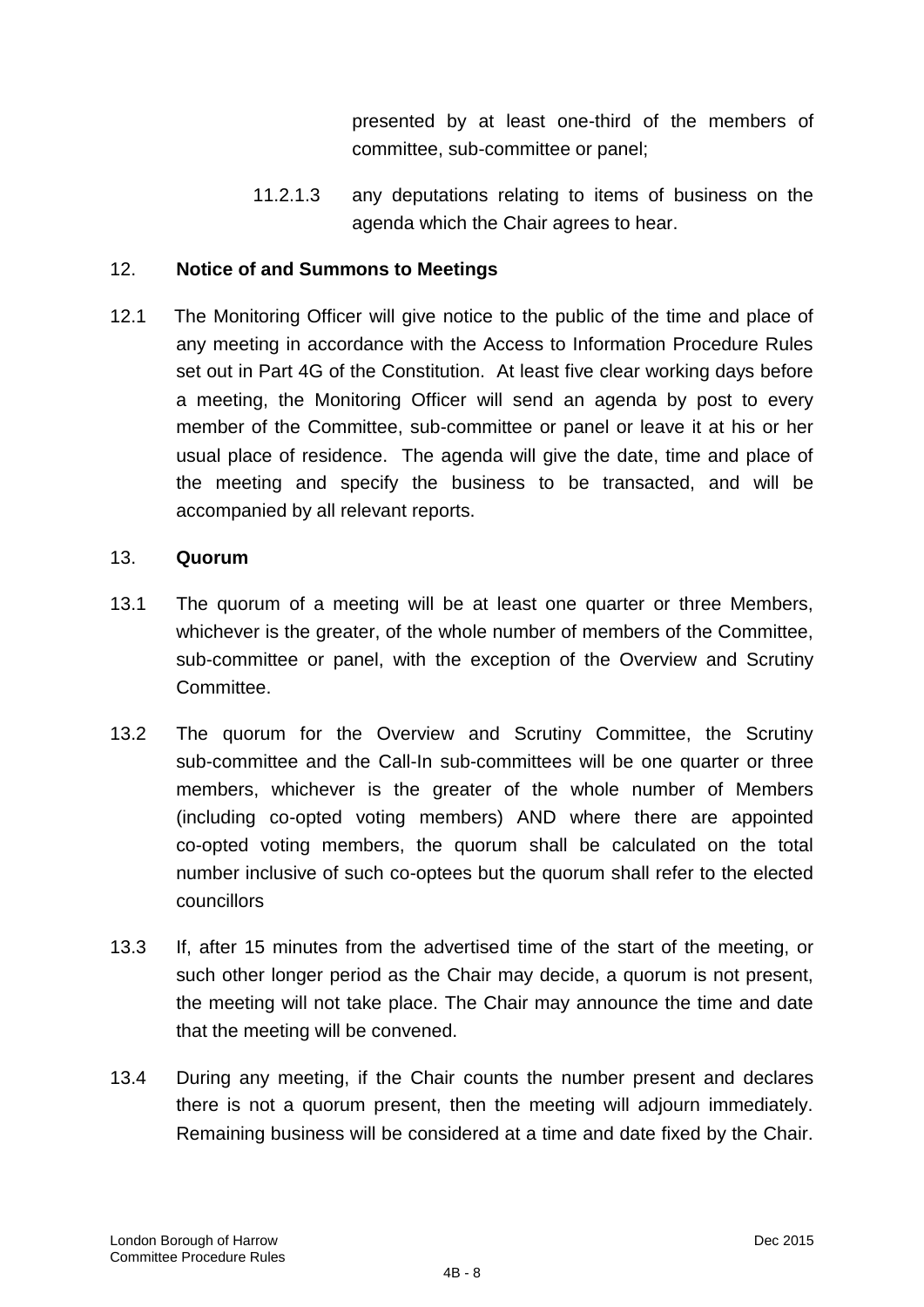If he/she does not fix a date, the remaining business will be considered at the next ordinary meeting of the Committee, sub-committee or panel.

# 14. **Duration of Meetings**

## 14.1 **Commencement and Closure**

Meetings of Committees, sub-committees and panels will commence at 7.30 pm, except for meetings of the Planning Committee (see Rule 28.2) and the Pension Fund Committee which shall commence at 6.30 pm or such other time as stated on the agenda, and close at 10.00 pm, except as determined under Rule 14.2.

## 14.2 **Varying the Closure Time**

- 14.2.1 Meetings of Committees, sub-committees or panels shall terminate in the manner set out in Rule 14.3 unless:
	- 14.2.1.1 the business of the meeting has been completed before 10.00 pm; or
	- 14.2.1.2 by resolution passed before the closure time, the Committee, sub-committee or panel resolves to extend the meeting beyond that time, in one of the following ways, which must be specified by resolution:
	- (a) to continue in the normal manner and complete the business remaining on the agenda; or
	- (b) to determine a later time by when the meeting must close and, if the business is not completed by that later time, resolve that it be then put to the vote without debate or deferred to another meeting, as appropriate.
	- (c) Neither (a) nor (b) above shall be utilised in respect of meetings of the Planning Committee so as to extend these beyond a final closure time of 11.00 pm.

For the avoidance of doubt, a meeting may use the provisions within 14.2.1.2 (b) more than once in any meeting, provided that the motion to extend the closure time is moved before the time for the closure of the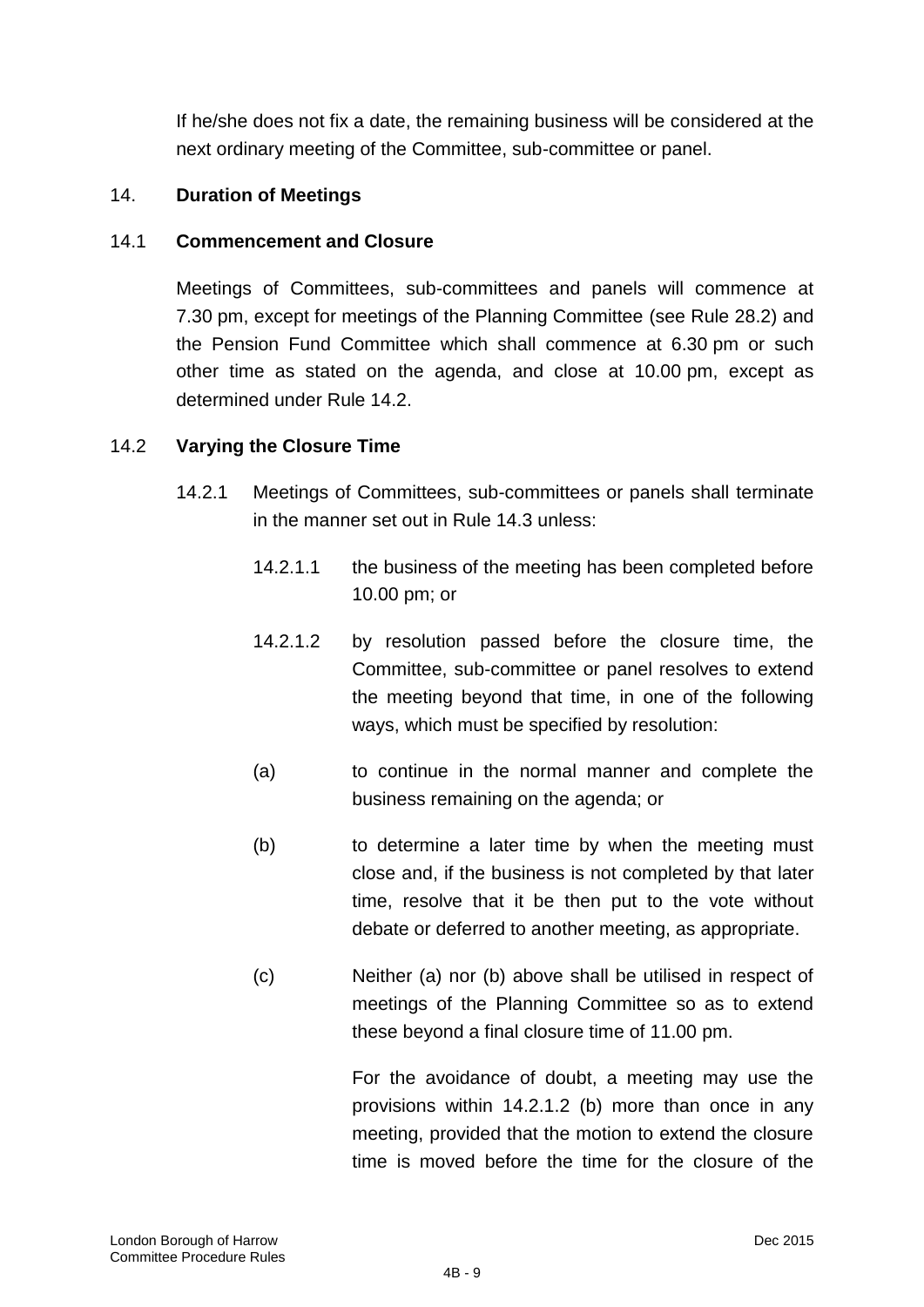meeting or before the end of the period by which the meeting has already been extended.

In considering whether (a) or (b) above are expedient, the Committee, sub-committee or panel must have regard to not prejudicing third party rights or interests affected by the remaining business on the agenda.

# 14.3 **Determining Business Upon Closure**

- 14.3.1 At the time of closure the Chair will advise the Committee, sub-committee or panel that the procedure to terminate the meeting is to be applied;
- 14.3.2 Any speech commenced and then in progress shall be concluded;
- 14.3.3 The Chair will put any motion or recommendation then under consideration to the vote without further discussion;
- 14.3.4 All remaining business before the Committee, sub-committee or panel, including recommendations, and amendments that have already been moved, shall be put to the vote without discussion or further amendment.

## 15. **Petitions**

## 15.1 **Presentation of Petitions**

- 15.1.1 Petitions relating to a function of a Committee or sub-committee shall be dealt with in accordance with the Council"s Petition Scheme (at Appendix A to the Council Procedure Rules) and will usually be presented to the appropriate meeting of the Committee or sub committee. If the petitioners request that the petition be presented at a meeting of a Council Committee or sub-committee this can be done in the following ways:
	- 15.1.1.1 a representative of the petitioners may attend, at the time stated for the start of the Committee or subcommittee meeting, and request to read the petition to the meeting;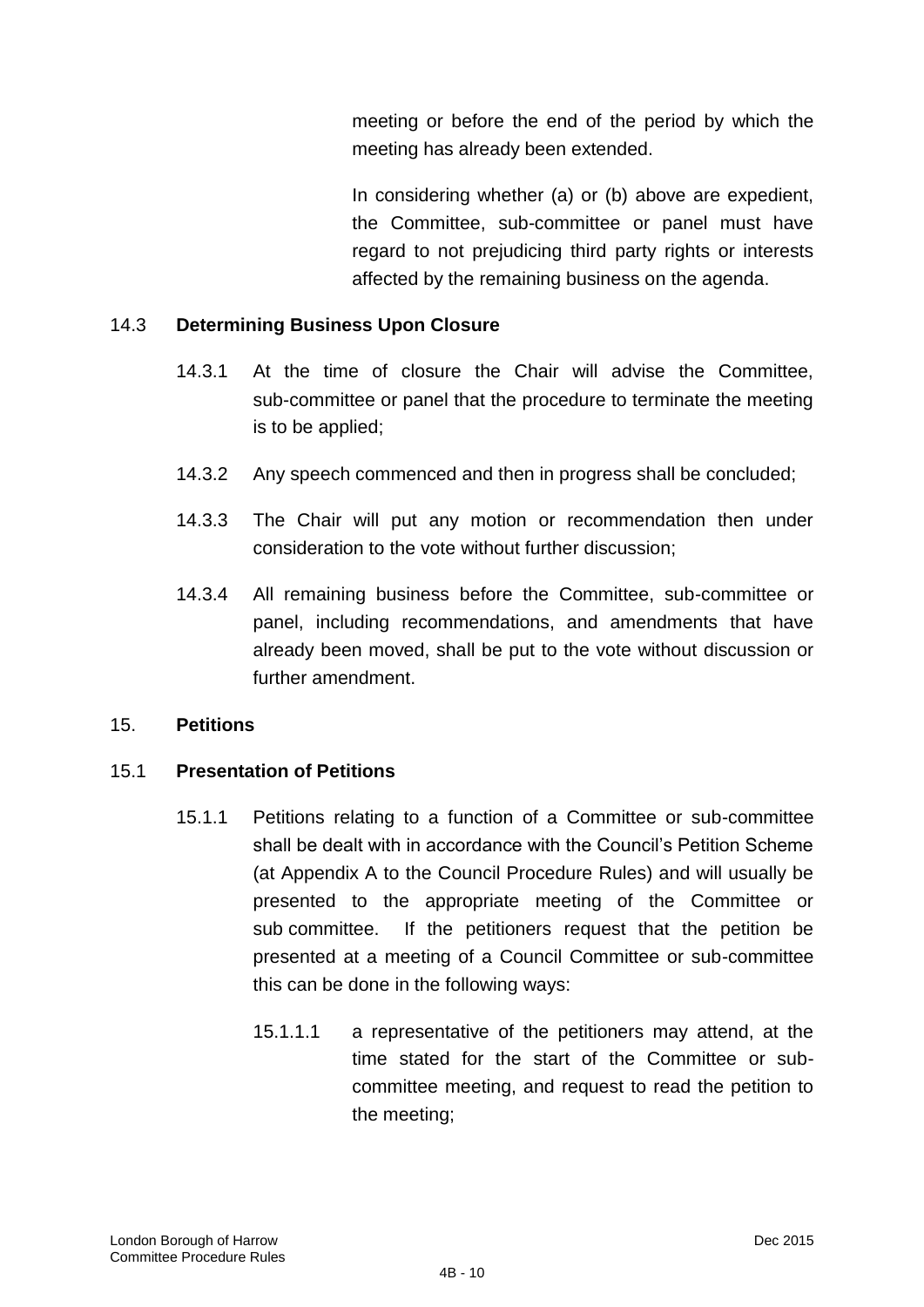- 15.1.1.2 the petitioners may approach a Councillor and ask the Councillor to read the petition on their behalf;
- 15.1.1.3 the petitioners may send the petition to the Monitoring Officer who will arrange for the Chair to read the petition.
- 15.1.2 The person presenting the petition may only read the terms of the petition and may not make any further comments. That person will have one minute to read the terms of the petition unless the Chair determines that this time limit should be extended or reduced.

## 15.2 **Notice and Consideration of Petitions**

15.2.1 There is no need for any advance notice to be given of the wish to present a petition to a Committee or sub-committee.

## 16. **Deputations**

- 16.1 This Rule does not apply to the Planning Committee, when considering planning applications (See Rule 29), nor to Licensing applications which have specific rules which are available at meetings of the Licensing Panel and to applicants, nor to the Overview and Scrutiny Committee.
- 16.2 Any committee, sub-committee or panel of the Council other than those excluded from the application of this Rule may receive a deputation on any matter appearing on the relevant agenda.
- 16.3 Requests for deputations must be in writing and supported by the signatures of at least 10 residents or representatives of local organisations or businesses in Harrow. The signatories must clearly state their names and addresses/qualifying business address. The request must explain why a deputation is required.
- 16.4 The request must be given to the Monitoring Officer at least two clear working days before the day of the meeting, although the Committee or sub-committee on the grounds of urgency can waive this requirement.
- 16.5 The deputation to the meeting must consist of not more than four people. Those persons nominated to speak should also be signatories to the original written request to make a deputation.All may speak but the total length of the speeches from the deputation must not exceed 10 minutes.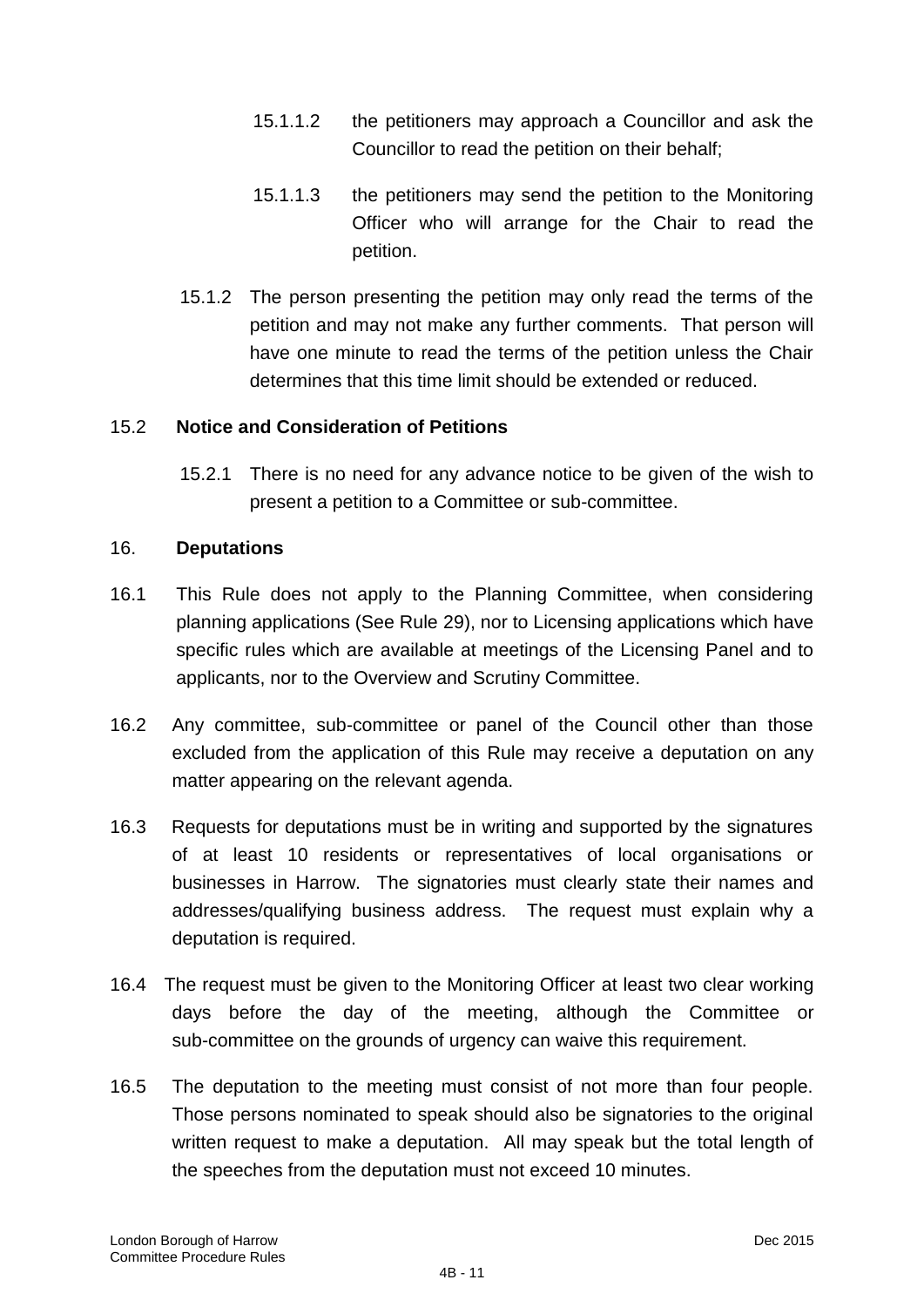- 16.6 The time allowed for questioning of the deputation by Members will be 10 minutes.
- 16.7 The deputation shall be heard immediately before the relevant item on the agenda. The Chair has complete discretion to move any items that are subject to a deputation on the agenda.
- 16.8 Committees shall receive no more than two deputations per meeting.
- 16.9 No deputation shall be received by a Committee or sub-committee within 6 months after a deputation has appeared before it on the same or a similar subject.
- 16.10 Members of the Council, co-optees and advisers (in that capacity) shall not be signatories to, lead or form part of any deputation.
- 16.11 Members of staff may lead or join deputations only in their capacity as local electors and on issues other than those affecting their employment with the Council.

## 17. **Public Questions**

## 17.1 **General**

17.1.1 Members of the public may question Chairs of Council Committees or sub-committees at meetings. Questioners will not be allowed to address the Committee or sub-committee generally on a matter, they may only ask questions relating to matters within the terms of reference of the Committee or sub-committee. Questions relating to individual cases and/or matters relating to staffing and conditions of service and relating to individual planning applications at the Planning Committee meetings will not be permitted.

## 17.2 **Time Limit for Questions**

17.2.1 There will be a total limit of 15 minutes for the asking and answering of public questions. Once this time limit has been reached, no further questions can be asked but a questioner can complete a question or a supplemental question and the respondent can complete a reply. Unless the Chair permits otherwise, a reply to a question shall not exceed three minutes. If the Councillor answering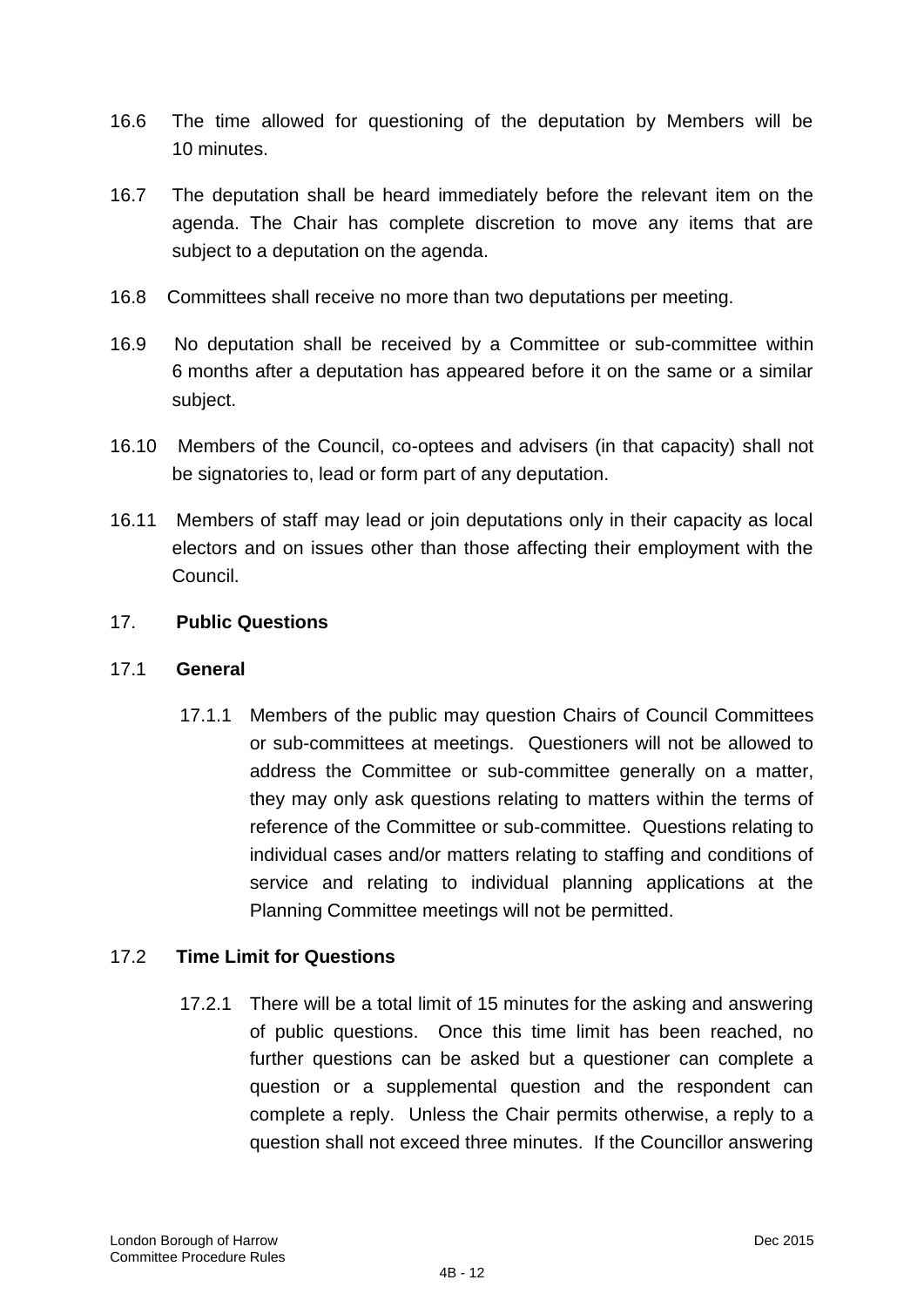believes that a longer response is necessary an oral summary will be given and a full reply shall be completed in writing.

# 17.3 **Order and Notice of Questions**

- 17.3.1 Questions will be asked in the order notice of them was received, except that the Chair may group together similar questions.
- 17.3.2 A question may only be asked if notice has been given in writing, by fax or by electronic mail to the Monitoring Officer at publicquestions@harrow.gov.uk no later than 3.00 pm two clear working days before the day of the meeting. Each question must be submitted by the questioner, identifying their name, address, and where appropriate email address, and give the name of the Chair of the Committee or sub-committee to whom it is to be put.
- 17.3.3 Without prejudicing 17.3.2 above, where a report is circulated after the normal Committee despatch by supplemental agenda a question may be asked, if notice has been given in writing, by fax or by electronic mail to the Monitoring Officer at publicquestions@harrow.gov.uk no later than 3.00 pm ONE clear working day before the day of the meeting. Each question must be emailed from the questioner's email address, give the name and address of the questioner and name of the Chair of the Committee or sub-committee to whom it is to be put.
- 17.3.4 The Chair of a Committee or sub-committee to whom any question is put may arrange for another Member of the Council to answer on his or her behalf.
- 17.3.5 The Council takes no responsibility for questions which are sent and fail to reach the correct e-mail address, postal address or fax number.

## 17.4 **Number of Questions**

17.4.1 At any one meeting no person may submit more than one question. A questioner will be allowed to ask a supplementary question directly relating to the content of the answer given to the written question. The Chair may reject a supplemental question if it falls within any of the categories in paragraph 17.5 below.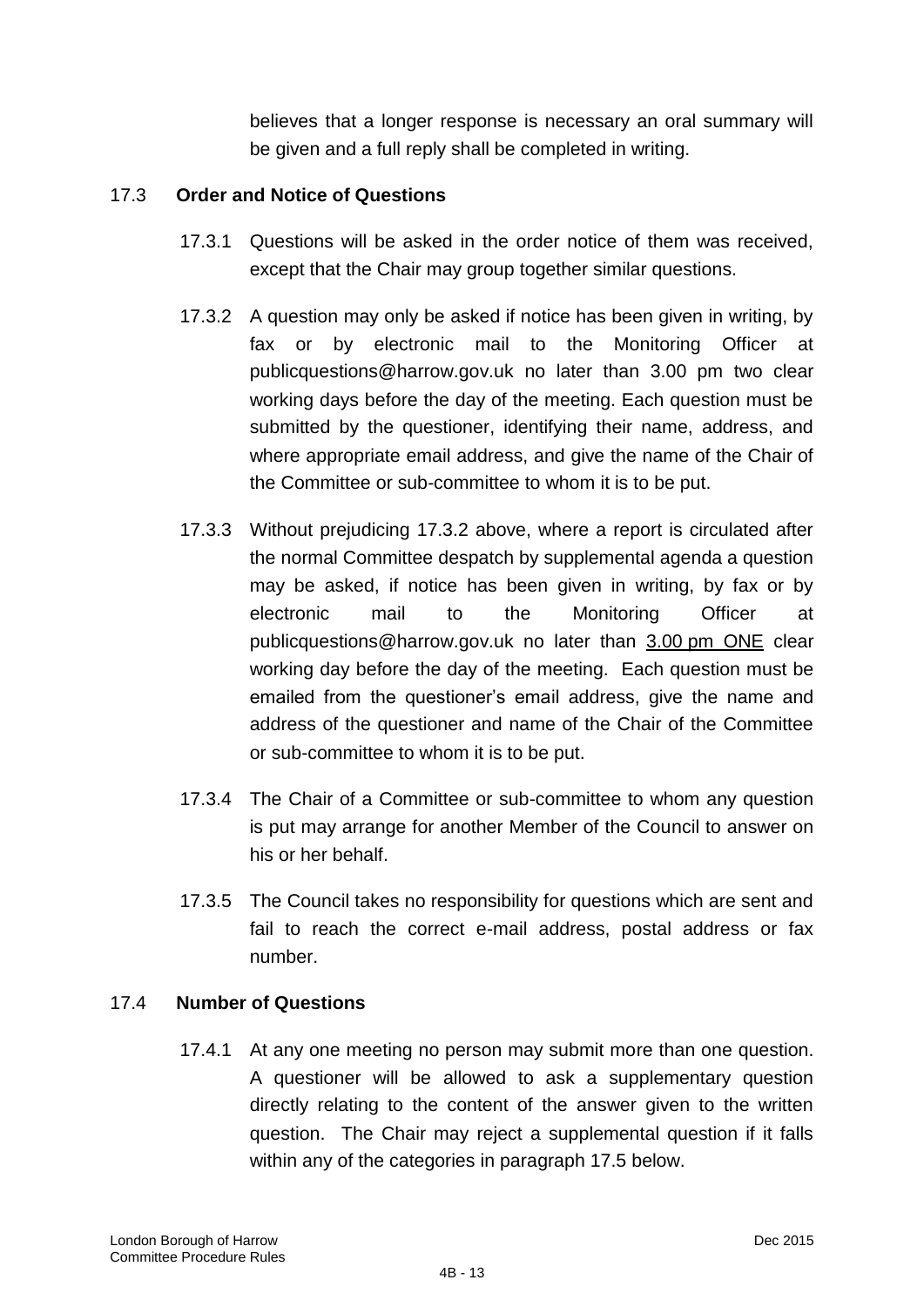## 17.5 **Scope of Questions**

- 17.5.1 The Monitoring Officer may reject a written question if it:
	- 17.5.1.1 would risk defamation of an individual or is frivolous or offensive; or
	- 17.5.1.2 does not relate to a matter to which the Council has powers or duties; or
	- 17.5.1.3 does not relate to a matter which affects the London Borough of Harrow; or
	- 17.5.1.4 would require the disclosure of confidential or exempt information; or
	- 17.5.1.5 is substantially the same as a question which has been put at any meeting of the Committee in the last six months.
	- 17.5.1.6 is within the invalid categories referred to at 17.1 above.

No invalid questions will be circulated.

# 17.6 **Record of Public Questions**

- 17.6.1 The Monitoring Officer will enter each written question in a document open to public inspection and will immediately send a copy of the written question to the Councillor to whom it is to be put. If a question is rejected, reasons for rejection will be given to the questioner by the Monitoring Officer.
- 17.6.2 Copies of all valid questions will be circulated to all Members of the committee, sub-committee or panel, and made available to the public at the meeting.

## 17.7 **Asking the Question at the Meeting**

17.7.1 The Chair will invite the questioner to put the question and will respond to the question unless another Member has been nominated to answer on his or her behalf.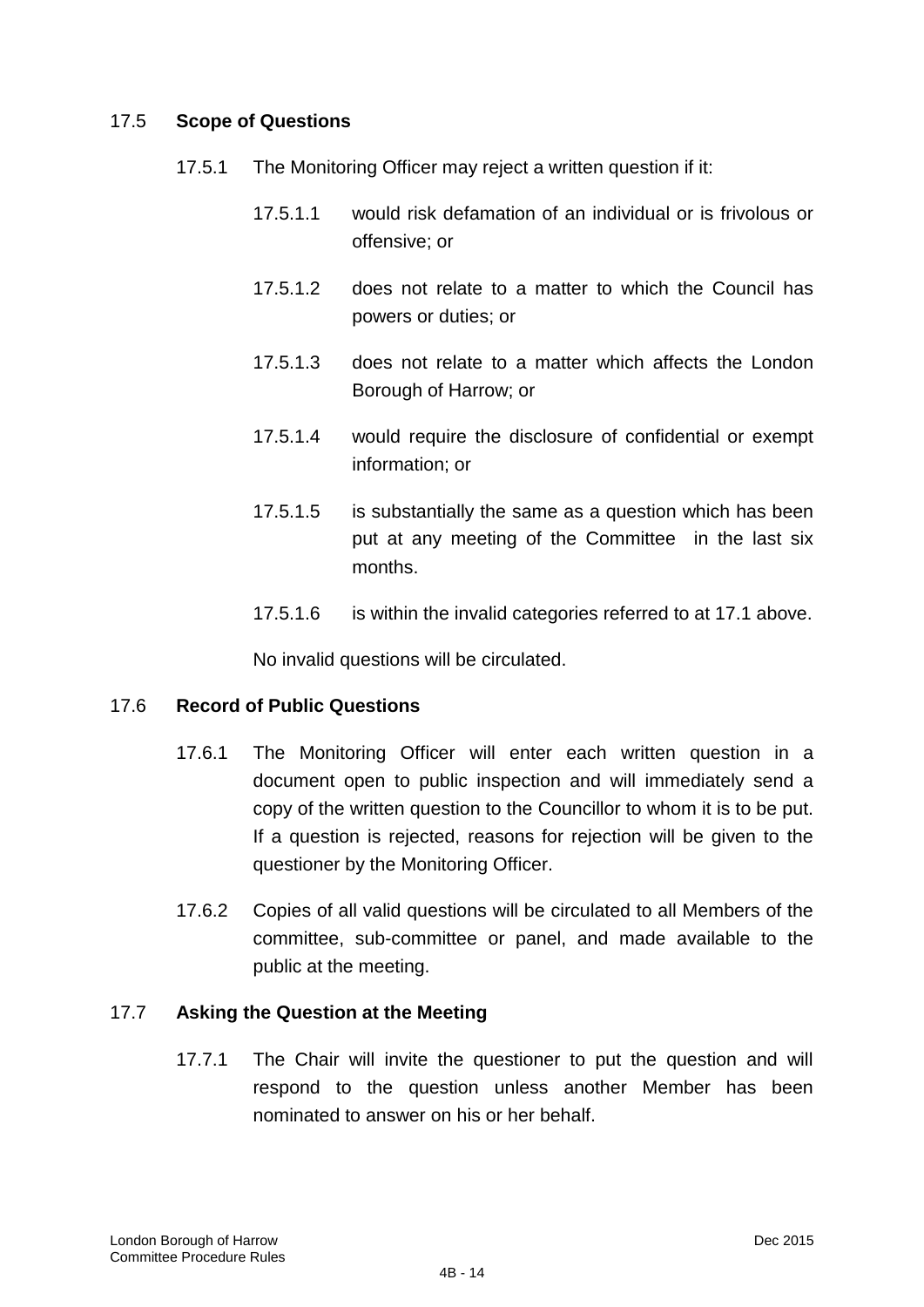- 17.7.2 If a questioner, who has submitted a written question, is unable to be present, they may ask the Chair to put the question on their behalf.
- 17.7.3 The Chair may either:
	- 17.7.3.1 ask the question on the questioner"s behalf; or
	- 17.7.3.2 indicate that a written reply will be given; or
	- 17.7.3.3 decide, in the absence of the questioner, that the question will not be dealt with.

# 17.8 **Written Answers**

17.8.1 Any written question, which cannot be dealt with during public question time because of lack of time, will be dealt with by written answer. A copy of any written answer shall be given to the Monitoring Officer who will send it to the questioner and all Members of the Committee, sub-committee or panel.

## 17.9 **Reference of a Question to another Body**

17.9.1 Unless the Chair decides otherwise, no discussion will take place on any question, but any Member may propose that a matter raised by a question be referred to the Executive, Advisory Panel, Portfolio Holder or other appropriate Committee, sub-committee or panel. Such a proposal will be voted on without discussion.

# 18. **Confidential Business**

18.1 All reports, other documents, information, discussions and proceedings of a Committee, sub-committee or panel which are marked Exempt under Schedule 12A of the Local Government Act 1972, or Confidential must be treated as such by all Members of the Committee, sub-committee or panel. Members of the public will not have access to these papers and discussions. Confidential or exempt items will be marked as such and the relevant part of Schedule 12A will be specified on the document. Confidential and/or exempt items will be discussed in "Part II" of the Committee, sub-committee or panel meeting following a resolution to exclude the press and public.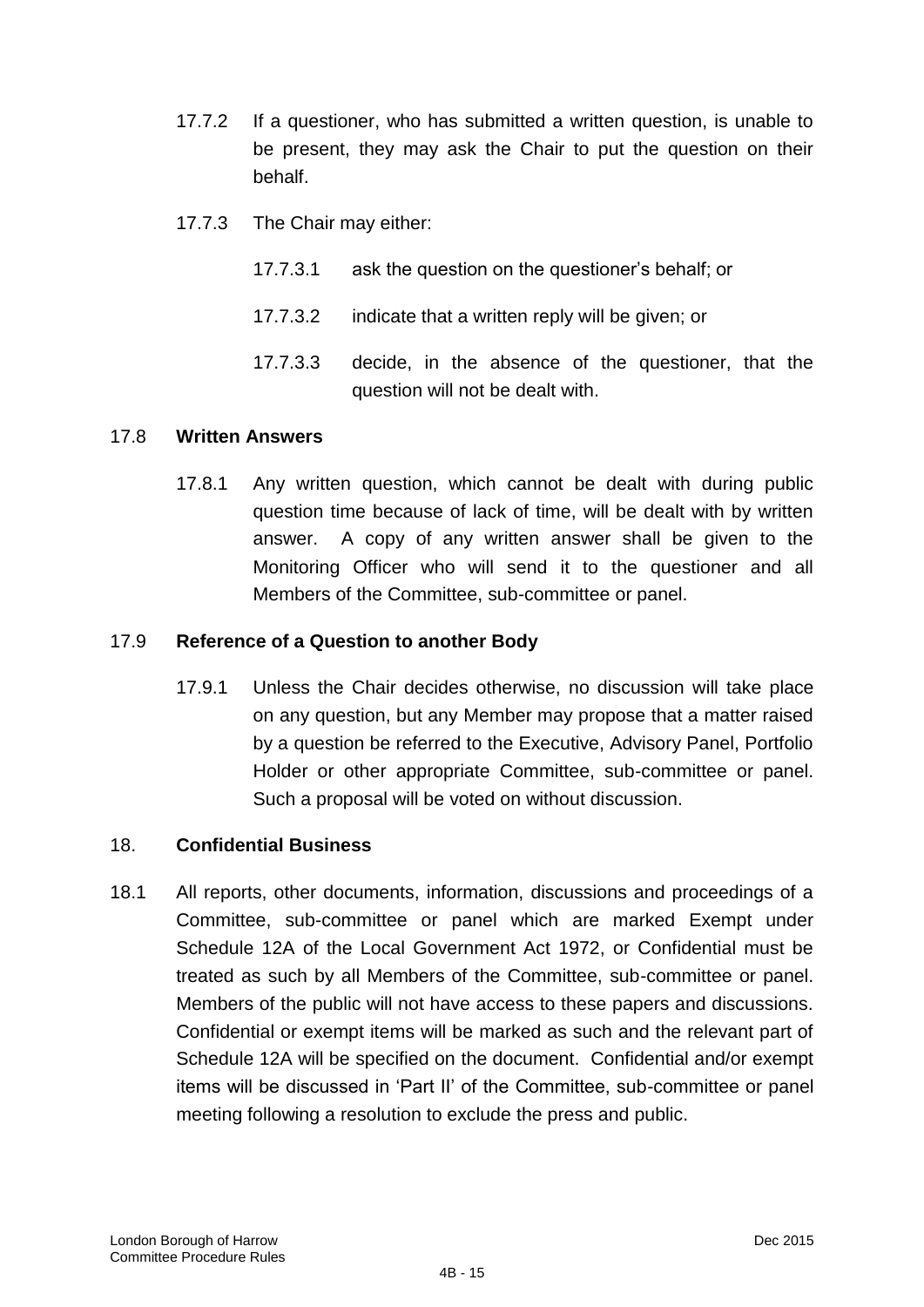## 19. **Voting**

## 19.1 **Majority**

19.1.1 Unless Statute or this Constitution provides otherwise, any matter will be decided by a simple majority of those Members voting and seated in the room at the time the question was put. Voting shall be by a show of hands.

## 19.2 **Chair's Casting Vote**

19.2.1 If there is an equal number of votes for and against, the Chair will have a second or casting vote. There will be no restriction on how the Chair chooses to exercise a casting vote.

## 19.3 **Individual Recorded Vote and Explanation for Vote**

- 19.3.1 If, immediately before the vote is taken, any Member present at the meeting requests that his or her vote be recorded as voting for or against or not voting, it shall be so recorded in the minutes.
- 19.3.2 A recording of a vote or abstention in the minutes of the meeting shall be made without explanation save that in cases where it is necessary for the avoidance of ambiguity a brief note may be added at the Member"s request explaining that Member"s reason for voting or not voting.

# 19.4 **Recorded Vote by Roll Call**

19.4.1 If immediately before an ordinary vote is taken three Members present at the meeting demand it, the names for and against the motion or amendment or abstaining from voting will be taken down in writing and entered into the minutes.

## 19.5 **Voting on Appointments**

19.5.1 If there are more than two people nominated for any position to be filled by a Committee, sub-committee or panel and of the votes given there is not a majority in favour of one person, the name of the person having the least numbers of votes shall be disregarded and a fresh vote shall be taken and so on until a majority of votes is given to one person.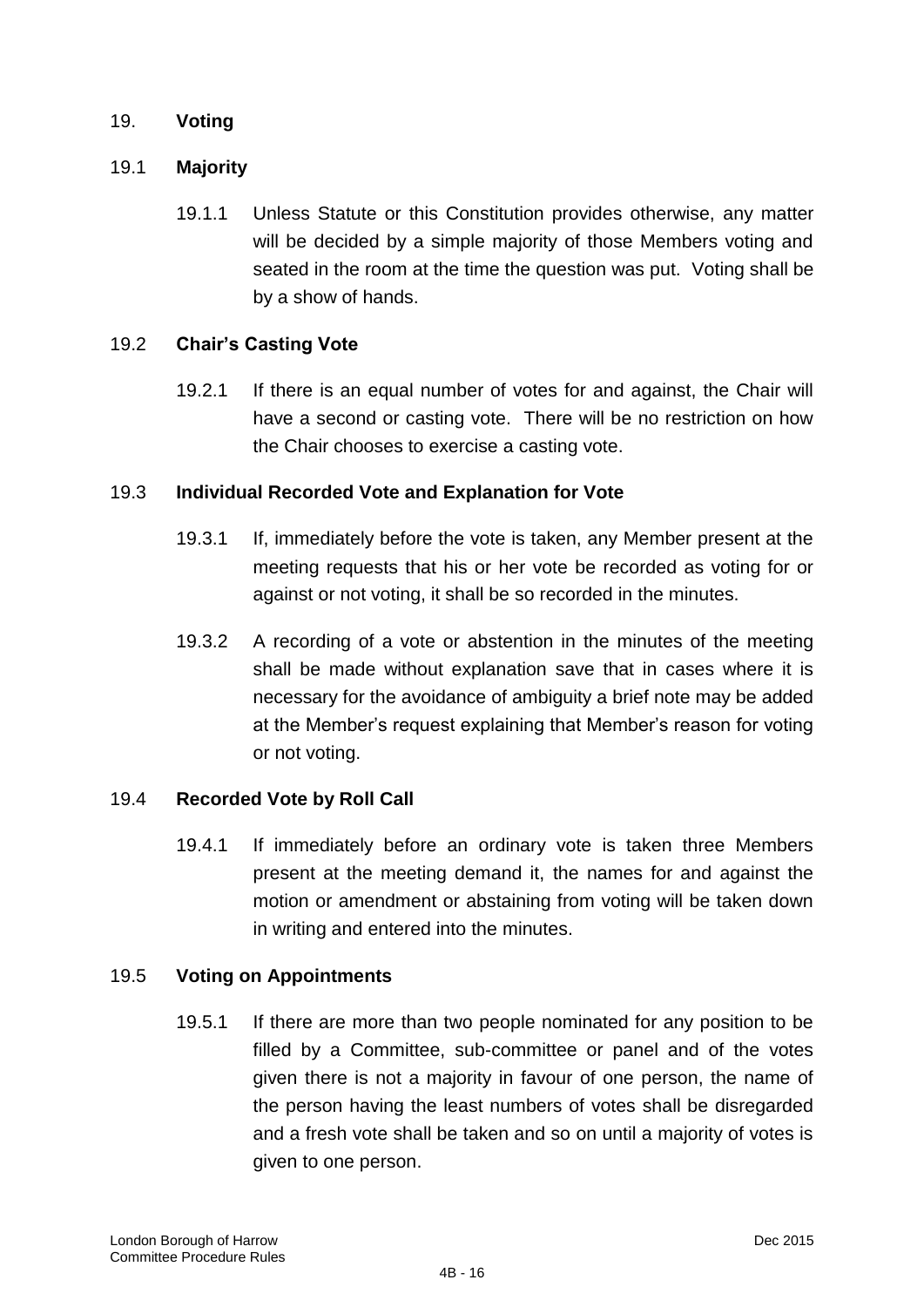#### 20. **Minutes**

#### 20.1 **Signing the Minutes of Committees, Sub-Committees and Panels**

20.1.1 The Chair will sign the minutes of the proceedings at the next meeting. The Chair will move that the minutes of the previous meeting be signed as a correct record. The only aspect of the minutes that may be discussed is their accuracy.

#### 20.2 **Minutes of Decisions of Committees, Sub-Committees and Panels**

20.2.1 Minutes of Committees, sub-committees and panels shall be published on the Council"s intranet and website.

#### 20.3 **Production of Minutes**

20.3.1 Minutes of the meetings of Committees, sub-committees, and panels will normally be published within five clear working days of the date of the meeting.

#### 21. **Record of Attendance**

21.1 All Members present during the whole or part of a meeting must, before the conclusion of every meeting, sign their names in the attendance document provided.

## 22. **Exclusion of the Public**

22.1 Members of the public and press may only be excluded either in accordance with Rule 11 of the Access to Information Procedure Rules in Part 4G of this Constitution or under Rule 24 (Disturbance by the Public).

## 23. **Members' Conduct**

#### 23.1 **Precedence of Chair**

23.1.1 When the Chair speaks during a debate, any Member speaking at the time must stop speaking. The meeting must be silent.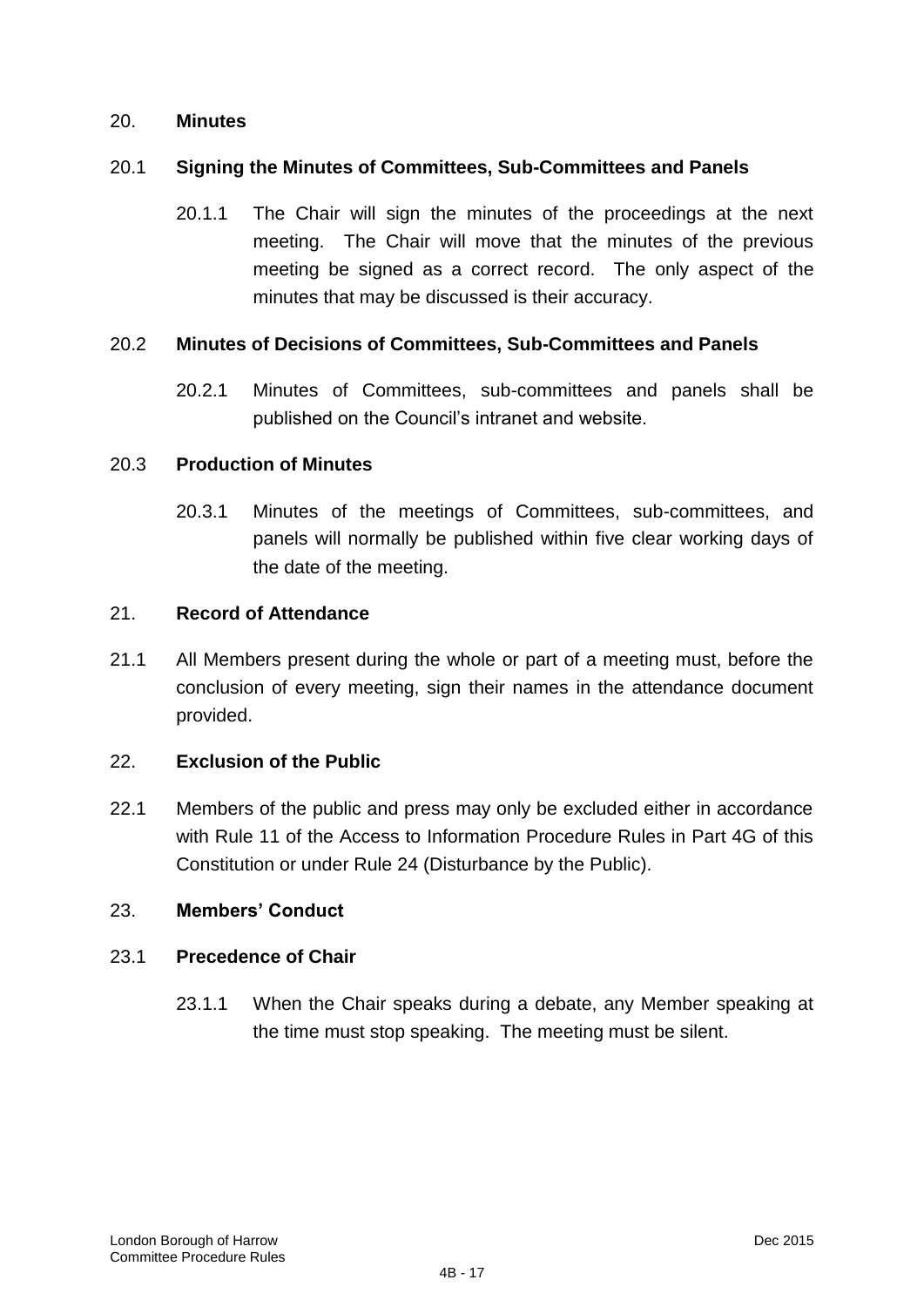# 23.2 **Member not to be heard further**

23.2.1 If a Member persistently disregards the ruling of the Chair by behaving improperly or offensively or deliberately obstructs business, the Chair may move that the Member be not heard further during the consideration of that item of business. If seconded, the motion will be voted on without discussion.

# 23.3 **Member to leave the Meeting**

23.3.1 If the Member continues to behave improperly after such a motion is carried, the Chair may move that either the Member leave the meeting or that the meeting is adjourned for a specified period. If seconded, the motion will be voted on without discussion.

## 23.4 **General Disturbance**

23.4.1 If there is a general disturbance, making business impossible, the Chair may adjourn the meeting for as long as he/she thinks necessary.

## 24. **Disturbance by the Public**

## 24.1 **Removal of Member of the Public**

24.1.1 If a member of the public interrupts proceedings, the Chair will warn the person concerned. If they continue to interrupt, the Chair will order their removal from the meeting room.

## 24.2 **Clearance of Part of a Meeting Room**

24.2.1 If there is a general disturbance in any part of the meeting room open to the public, the Chair may call for that part to be cleared.

## 24.3 **Adjournment**

24.3.1 Following an order by the Chair for one or more members of the public to leave the meeting room, if he/she deems it necessary in the interests of public safety and for the safety of Members and officers present, the Chair may adjourn the meeting for as long as he/she thinks necessary.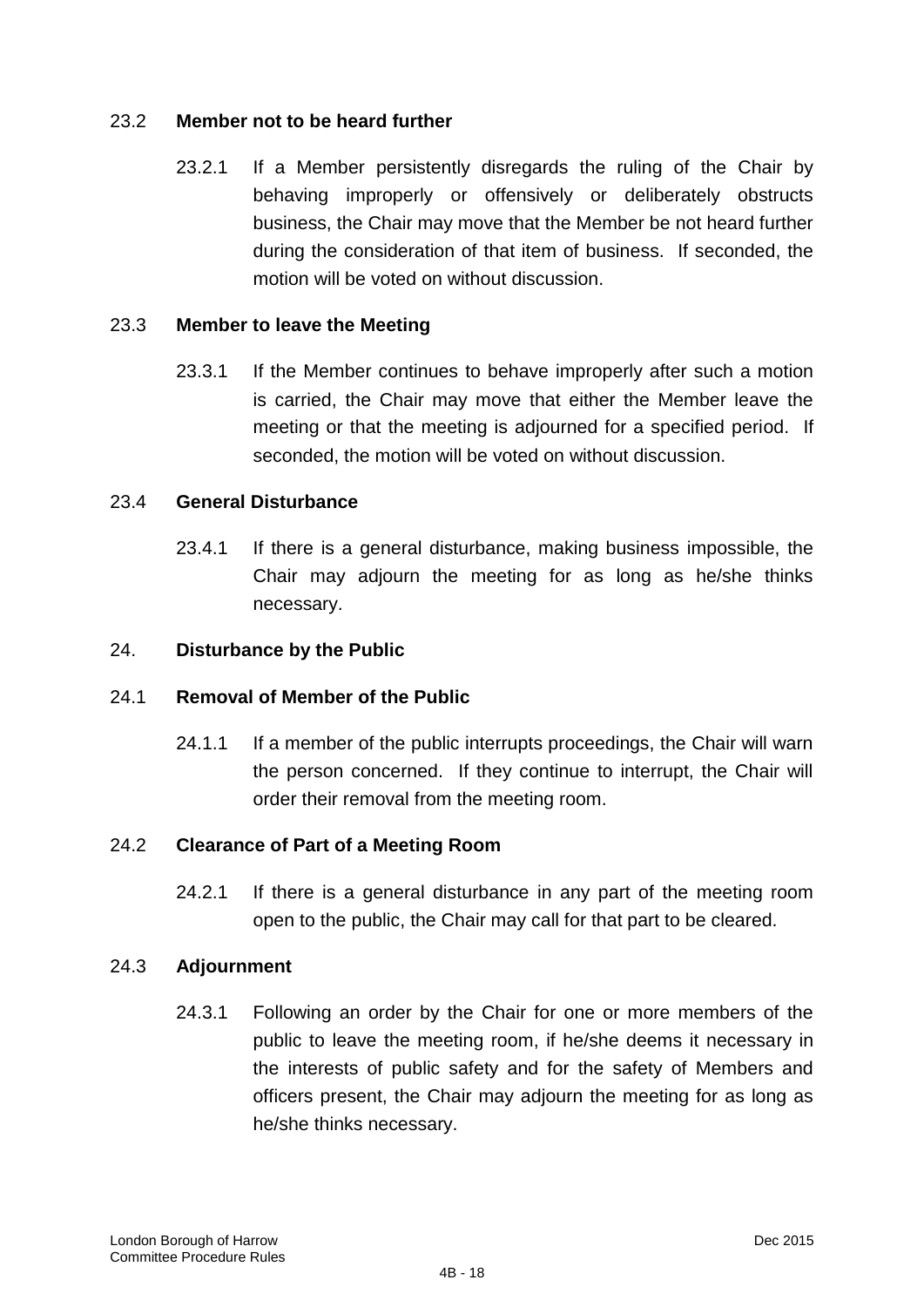24.3.2 If it is considered expedient so to do, the Chair with the agreement of the Members present may adjourn the meeting for such duration as is considered appropriate.

# 25. **Suspension and Amendment of Committee Procedure Rules**

# 25.1 **Suspension**

25.1.1 All of these Committee Procedure Rules except the Rules on Reserving (3.4), Individual Recorded Vote and Explanation for Vote (19.3), Exclusion of the Public (22), Suspension and amendment of Committee Procedure Rules (25), reserve members for Overview and Scrutiny Sub-Committees (32.10), may be suspended by motion on notice or without notice if at least one half of all members of the committee are present and where such a motion is carried by a majority of those present. Suspension may be for one or more items of business during the course of the meeting when the suspension is agreed but may not extend beyond that meeting.

## 25.2 **Amendment**

25.2.1 The Committee Procedure Rules may only be changed by the Council.

# 26. **Ruling of the Chair on Interpretation of these Rules**

26.1 The Chair"s ruling on the interpretation or application of any of the Committee Procedure Rules is final.

# 27. **Membership of the Planning Committee and Licensing & General Purposes Committee**

- 27.1 The requirements set out in this Procedural Rule shall apply to Members and substitute or replacement Members serving on the Planning and/or Licensing & General Purposes Committee.
- 27.2 In nominating Members to serve on the Planning and/or Licensing & General Purposes Committee the political Groups will have regard to those Members of Council who have received the relevant training in the statutory roles of the Committee. A register of those Members who have completed the Training Course shall be kept by the Monitoring Officer and updated periodically by him/her as future Members are trained.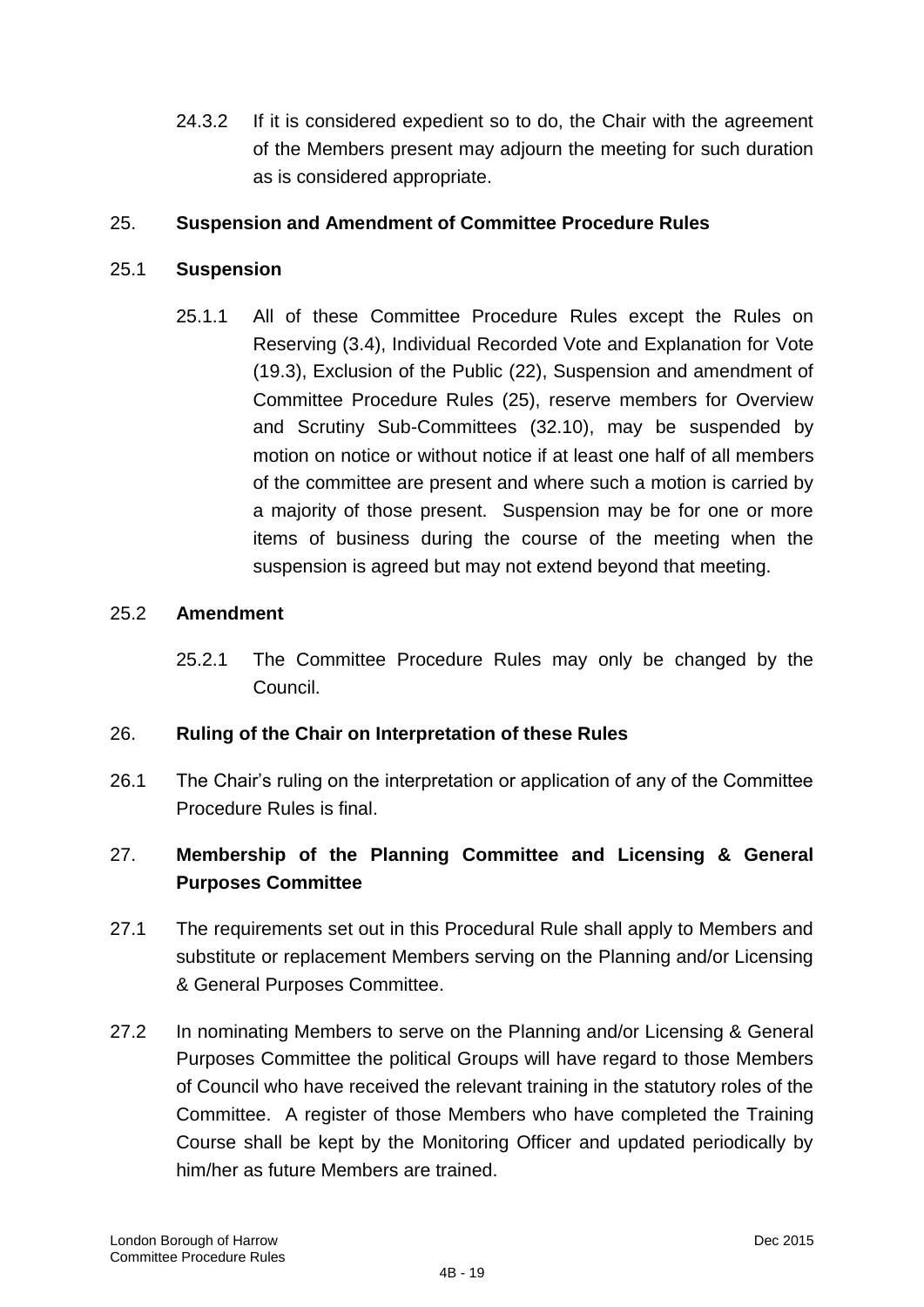- 27.3 In a Borough Election Year Members who are not trained to serve on the Planning and/or Licensing & General Purposes Committee may be nominated to serve nonetheless for an initial period of up to six months from the date of the first appointments in that Municipal Year to allow them to receive the required training within that period. Training shall be provided by the Council within this period. Failure to undertake and complete satisfactorily the training within that six month periods will preclude the Member from membership of the Planning and/or Licensing & General Purposes Committee and require the political Group to nominate a replacement Member who has been trained. Members are required to renew this training at not more that 4 year intervals; failure to do so shall preclude the Member from membership of the Planning and/or Licensing & General Purposes Committee.
- 27.4 In respect of any serving Planning and/or Licensing & General Purposes Committee Member who has not completed the training satisfactorily within the six month period the relevant political Groups will be requested to nominate a replacement Member of Council who has so completed the training satisfactorily, failing which any such place on the Committee shall remain vacant pending the nomination of a trained Member.

# 28. **Additional Rules for the Planning Committee**

- 28.1 Rules 28 to 29 are rules specific to the Planning Committee. They apply to the Planning Committee (or any committee otherwise named to which has been delegated the exercise of the functions of the Council as a local planning authority under the relevant statutory provisions).
- 28.2 Meetings of the Planning Committee shall take place at the Civic Centre at 6.30 pm or such time as stated on the agenda for the meeting.
- 28.3 Meetings of the Planning Committee shall close at 10.00 pm unless determined under Rule 14.2 but Rule 14.2 may not be used to extend the closure time of a meeting of the Planning Committee beyond 11.00 pm.

# 29. **Information on the rights of Applicants and Objectors to speak in relation to Applications at the Planning Committee**

29.1 This procedure applies only to the following applications, which are to be determined by the Planning Committee: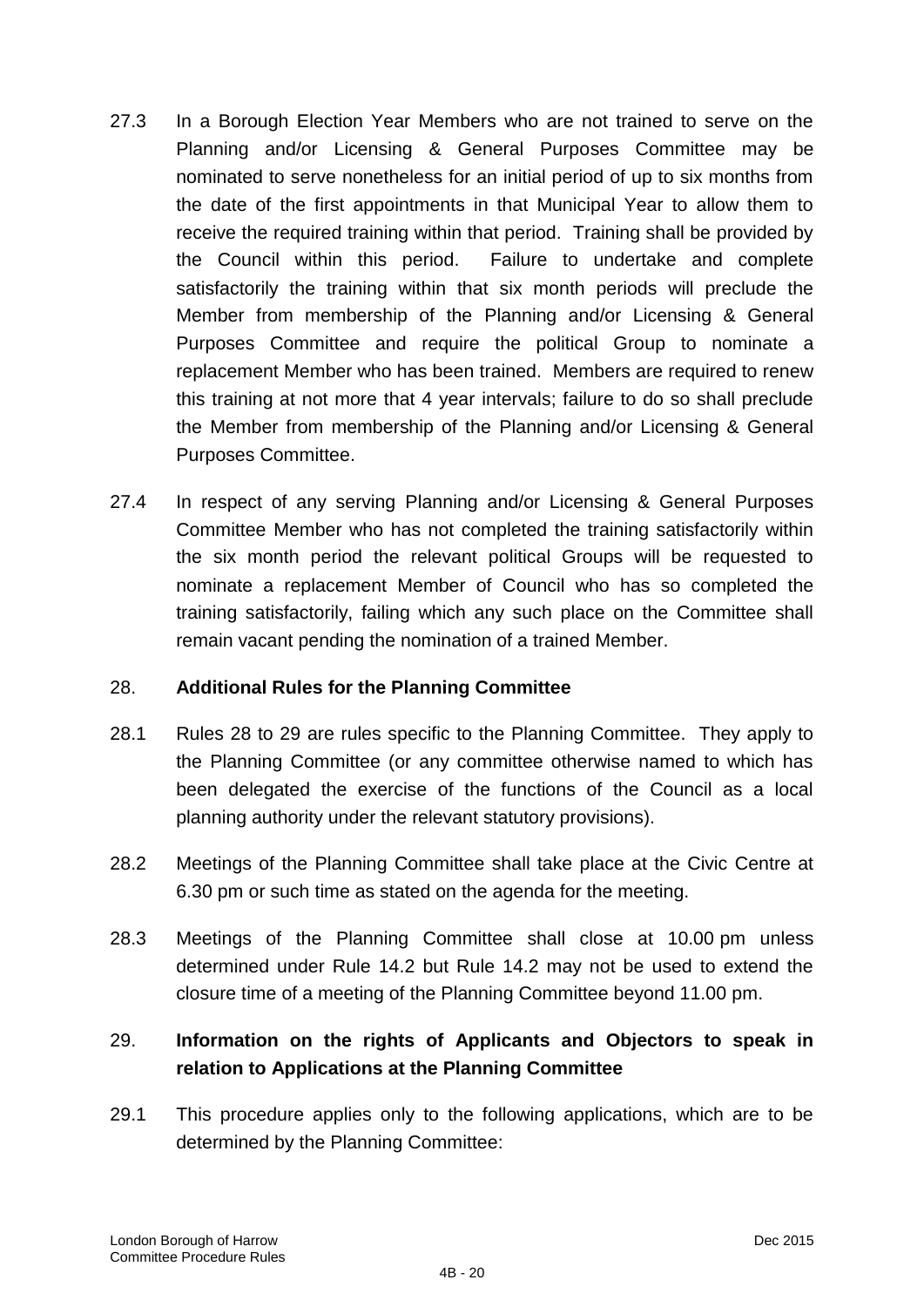- 29.1.1 Applications for planning permission, which are being recommended for grant or approval by the Chief Planning Officer.
- 29.1.2 Applications for prior approval of the siting and appearance of telecommunications development where the Chief Planning Officer is recommending that prior approval be not required OR that prior approval be required and granted.
- 29.2 The Rule does not apply to applications where the recommendation of the Chief Planning Officer is to refuse planning permission or to refuse prior approval of details of siting and appearance.
- 29.3 No later than 5.00 pm on the working day before the meeting, objectors should give notice to the Monitoring Officer of their wish to speak at the Planning Committee.
- 29.4 Subject to 29.5, only one objector will be permitted to address the Planning Committee in respect of each relevant application, and any group of objectors should therefore nominate a spokesperson.
- 29.5 In exceptional circumstances, the Planning Committee may by motion agree to allow a maximum of two objectors to address the Planning Committee.
- 29.6 The applicant may only make representations after any objector has addressed the Planning Committee (i.e. if there is no objector to an application the applicant will not be permitted to speak).
- 29.7 Objectors and applicants may speak for a maximum of three minutes each. Where the Planning Committee allows two objectors to address them under Rule 29.5, each objector may speak for a maximum of three minutes. In exceptional circumstances concerning significant applications the Planning Committee may agree to increase the length of time for representations to a maximum of five minutes each.
- 29.8 Where an application is recommended for refusal by the Chief Planning Officer but the Planning Committee is minded to approve ("grant") the application, the application will be deferred to the next meeting of the Planning Committee to enable re-notification to take place and give an opportunity for objectors to the application to attend the subsequent meeting and make representations.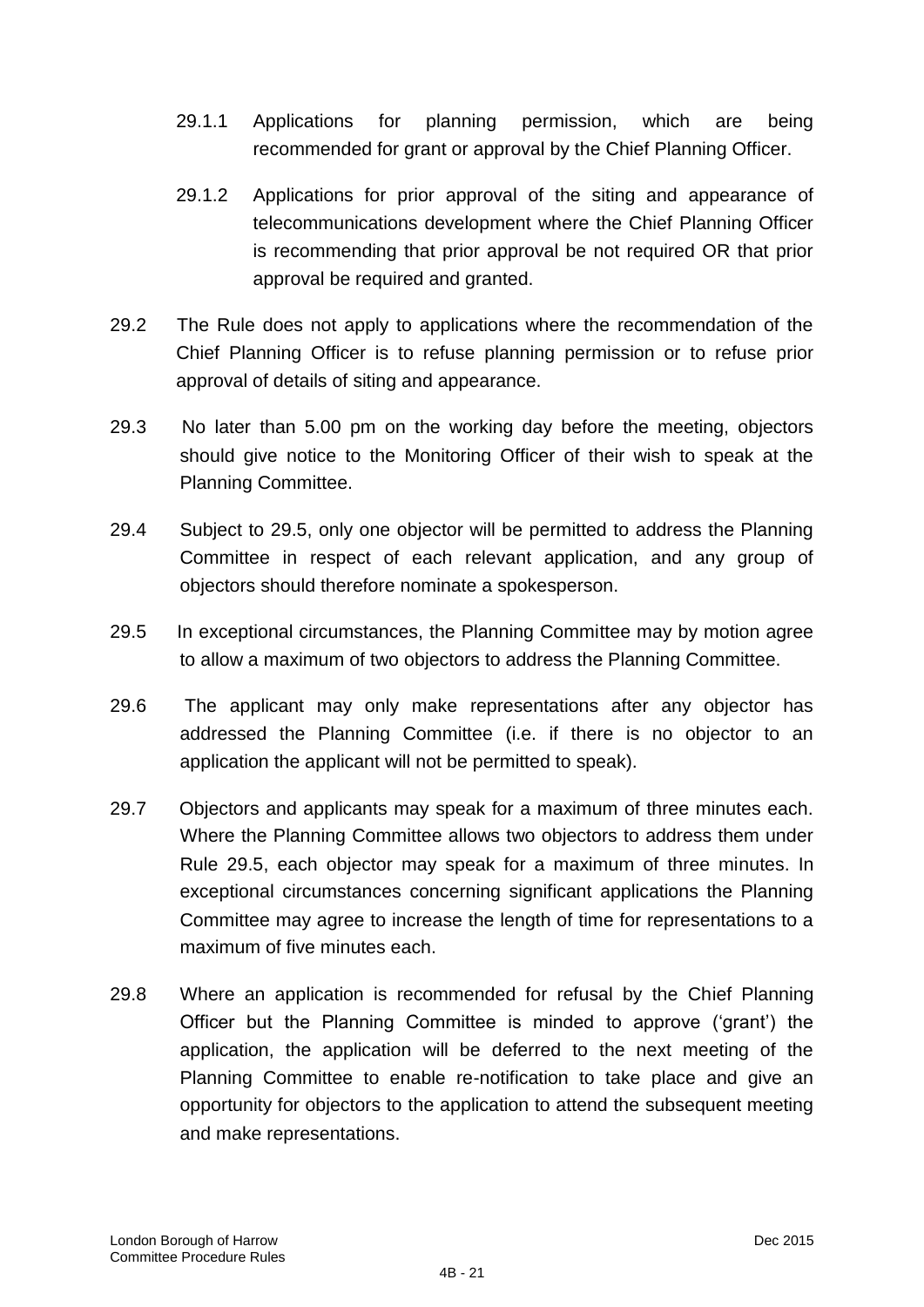29.9 The deputation procedure referred to in Rule 16 applies to all other business on the Planning Committee agenda.

## 30. **Additional Rules for Overview and Scrutiny**

30.1 Rules 30 to 49 are specific to the Overview and Scrutiny Committee.

## 31. **Membership of the Overview and Scrutiny Committee**

- 31.1 All Councillors except members of the Executive may be Members of the Overview and Scrutiny Committee and any Scrutiny sub-committees.
- 31.2 No member may be involved in scrutinising a decision in which he/she has been directly involved. In particular, Portfolio Holder Assistants shall not participate or vote on the scrutiny of matters within their identified remit, as approved by Cabinet.
- 31.3 The Overview and Scrutiny Committee will comprise such members as the Council shall determine, including the Chairs of the Scrutiny sub-committees and will also include two voting parent governor representatives and two voting "church" representatives.
- 31.4 Members of the Overview and Scrutiny Committee will be appointed by Council in accordance with the rules on political proportionality.
- 31.5 The Overview and Scrutiny Committee may appoint non-voting advisers, who will not be members of the Committee.
- 31.6 Subject to Rule 31.7, Members of the Overview and Scrutiny Committee and its sub-committee, who are not members of the Authority, are not entitled to vote.
- 31.7 Appointed representatives of the "church" and parent governors shall be voting members of the Overview and Scrutiny Committee. They are entitled to vote on any matter relating to an education function of the Authority. They are entitled to speak but not vote on any other matter.
- 31.8 "Church" and parent governor representatives are only eligible to Chair meetings of the Overview and Scrutiny Committee when education issues are being discussed, and, if chairing, may exercise a casting vote.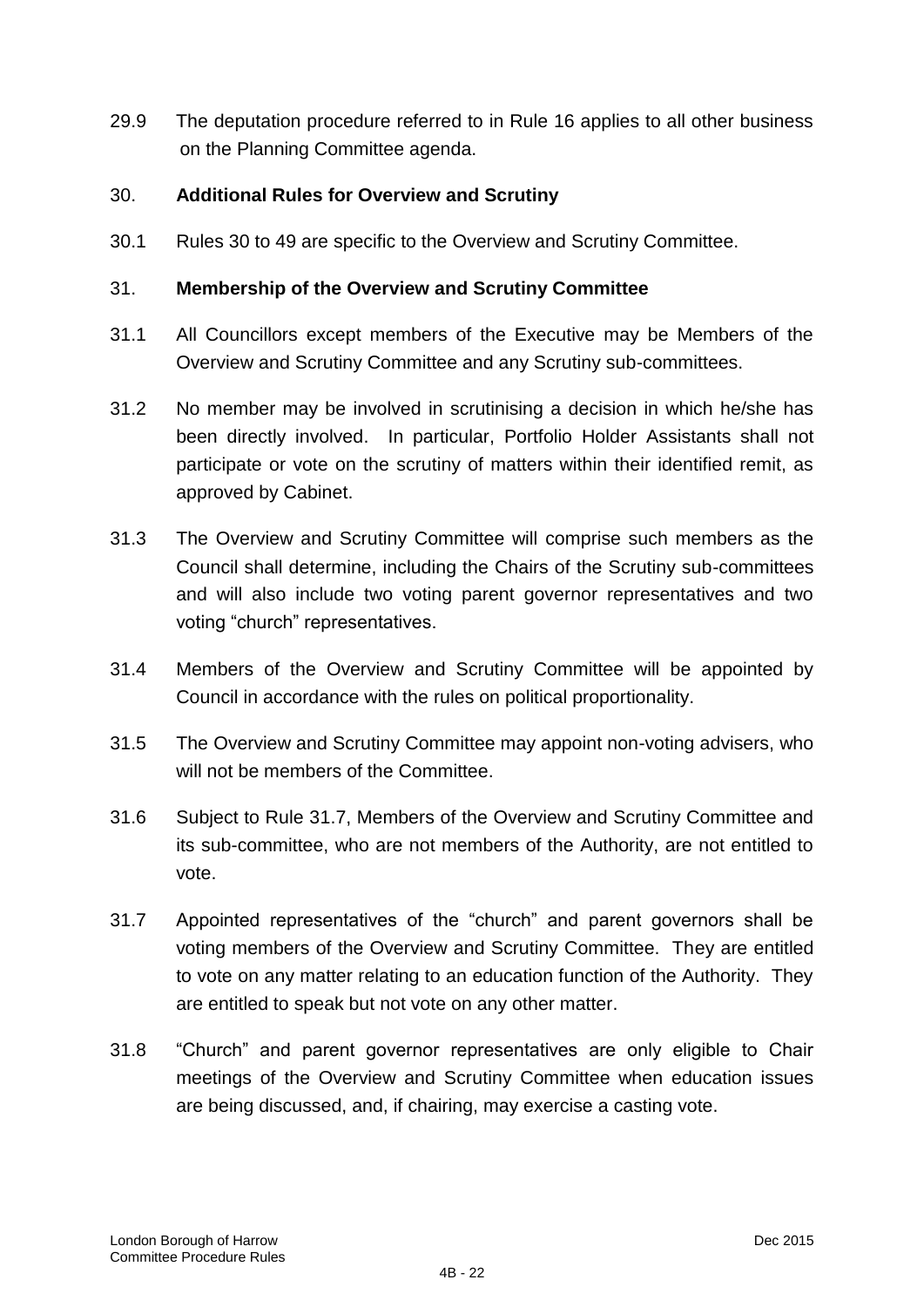## 32. **Scrutiny Sub-Committees**

- 32.1 The Overview and Scrutiny Committee will appoint a Performance and Finance Sub-Committee and a Health and Social Care Scrutiny Sub-Committee as set out below, and two Call-In sub-committees as outlined in Rule 33. Subject to Council approval, the Overview and Scrutiny Committee may discontinue any of these sub-committees and/or appoint alternative subcommittees. The Overview and Scrutiny Committee may also amend the terms of reference of the sub-committees as appropriate, such changes to be reported to the next Council meeting for ratification.
- 32.2 Where the Overview and Scrutiny Committee seeks to discontinue or appoint sub-committees other than as set out in Rule 32.1, it should consult interested parties as appropriate.
- 32.3 Any change in sub-committees will be reported to the next Council meeting by the Chair of the Overview and Scrutiny Committee.
- 32.4 The Scrutiny Performance and Finance Sub-Committee and the Health and Social Care Scrutiny Sub-Committee will comprise such Councillors as the Overview and Scrutiny Committee shall determine.
- 32.5 The terms of reference of the sub-committees are set out in the Allocation of Responsibilities in Part 3 of the Constitution.
- 32.6 Membership of the sub-committees will be subject to the political proportionality rules.
- 32.7 The appointment of parent governor representatives to the Overview and Scrutiny Committee will be carried out in accordance with the requirements of the Parent Governor Representatives (England) Regulations 2001.
- 32.8 The appointment of "church" representatives to the Overview and Scrutiny Committee will be carried out in accordance with the requirements of Local Government Act 2000.
- 32.9 The sub-committees may appoint advisers to the sub-committees. Such advisors will not be members of the sub-committees and cannot vote.
- 32.10 The Overview and Scrutiny Committee may also appoint Reserve Members to these sub-committees on the following conditions: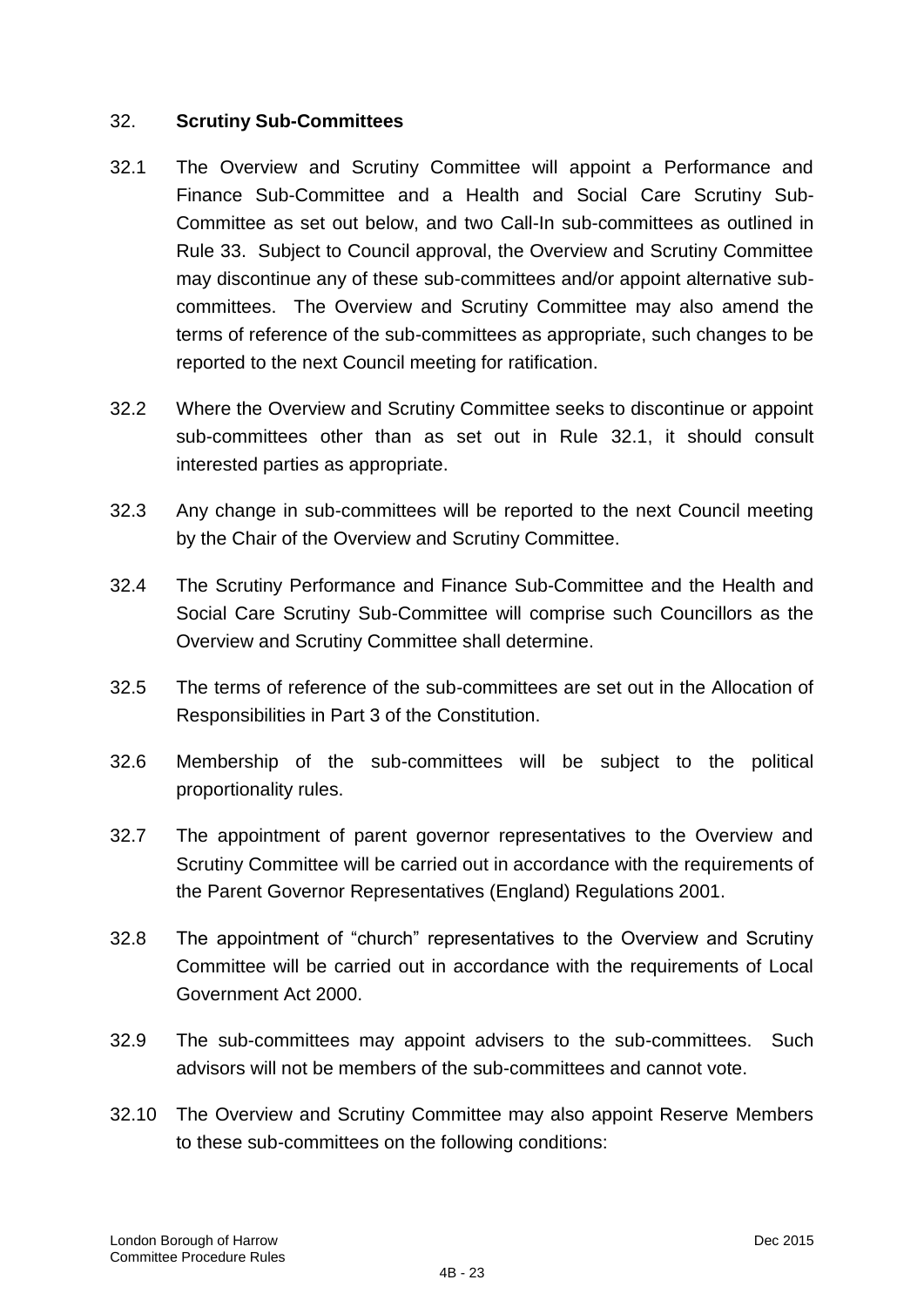- 32.10.1 Reserve Members cannot be Members of the Executive.
- 32.10.2 The reserves shall have the same powers and duties of any ordinary member of the Committee.
- 32.10.3 Co-opted voting members on the Overview and Scrutiny Committee may not have reserves.
- 32.10.4 Subject to paragraphs 34.10.1 to 34.10.3 above, the provisions of Rule 3.4 shall apply to Reserve Members of the Overview and Scrutiny Committee and any sub-committees appointed by it.

## 33. **The Call-In Sub-Committees**

- 33.1 The Overview and Scrutiny Committee will appoint a Call-In Sub-Committee and a Call-In Sub-Committee (Education) to consider and comment on decisions of the Executive and to process matters "called-in".
- 33.2 The Call-In Sub-Committee will comprise five Members of the Overview and Scrutiny Committee and the Call-In Sub-Committee (Education) will comprise nine Members including two voting parent governor representatives and two voting "church" representatives and will be subject to the rules on political proportionality.
- 33.3 The Overview and Scrutiny Committee may also appoint Reserve Members to these sub-committees. Reserve Members cannot be Members of the Executive. The reserves shall be subject to the Rules in 3.4 and 32.10 above.
- 33.4 At a meeting of the Call-In Sub-Committee (Education), the "church" and parent governor representatives will have attendance, speaking and voting rights.
- 33.5 The Rules for call-in are detailed in Rule 47 below and Appendix 1.

# 34. **Meetings of the Overview and Scrutiny Committee and its Sub-Committees**

34.1 There shall be eight scheduled meetings of the Overview and Scrutiny Committee, three scheduled meetings of Performance and Finance Sub-Committee, and three scheduled meetings of Health and Social Care Sub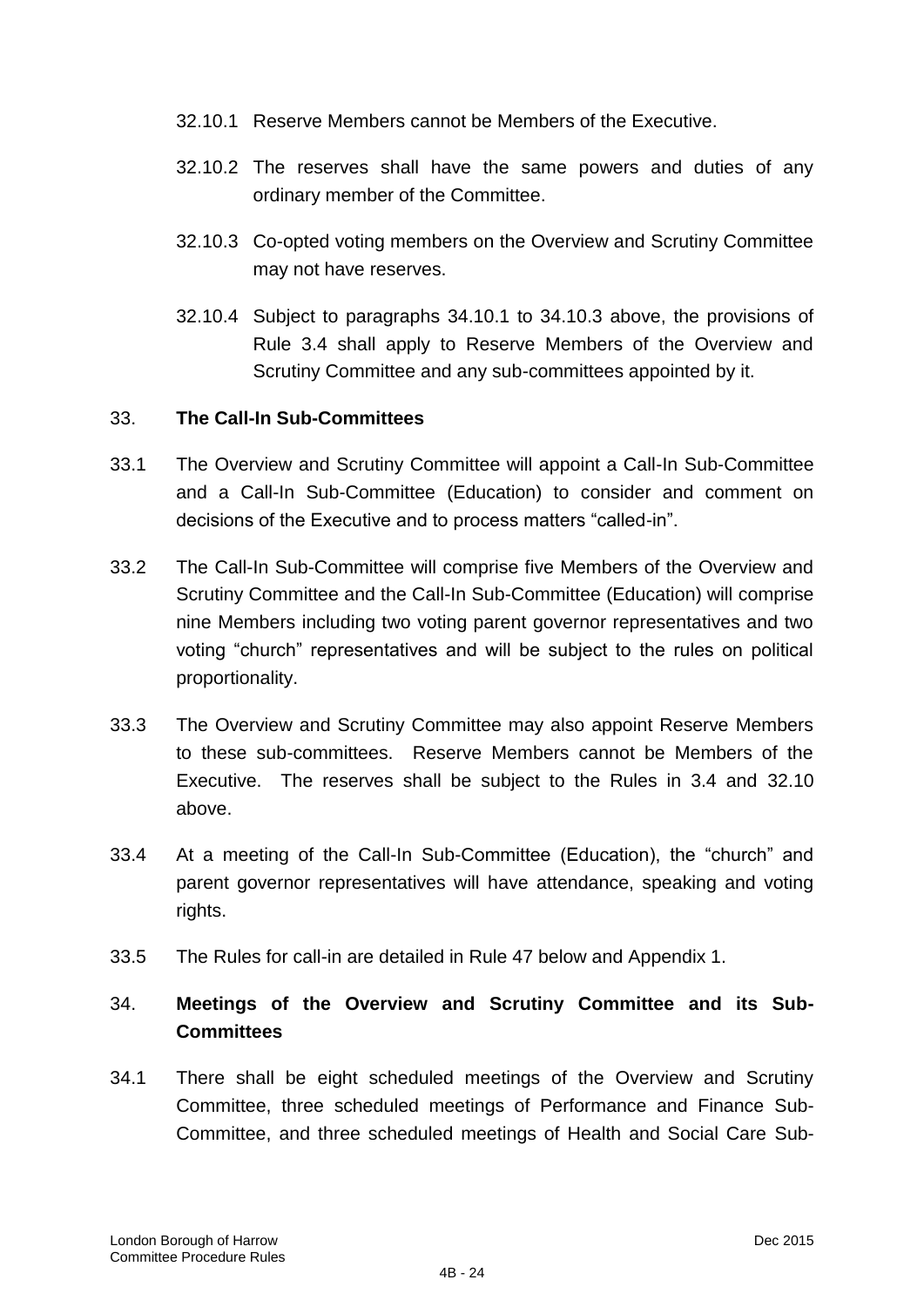Committee in each municipal year. The Call-In Sub-Committees shall be convened as and when required.

- 34.2 Following consultation with the nominated members of each of the political groups (and in the case of the Overview and Scrutiny Committee, with the four voting co-opted members) the relevant Chair shall have the power to alter the venue, day and time of the meeting or to cancel a meeting if he or she believes it to be appropriate for the conduct of the business of the Committee or sub-committee. The Access to Information Procedure Rules must still be adhered to.
- 34.3 The dates of meetings of the Overview and Scrutiny Committee and Scrutiny sub-committees will be as determined in the annual calendar of meetings or determined by the Monitoring Officer and notified in the agenda of all meetings.

## 35. **Work Programme**

- 35.1 The Overview and Scrutiny Committee will consider its outline work programme, and that of the Scrutiny sub-committees, at its first meeting following the Annual Meeting of Council, except in years where there are whole borough elections, where the work programme will be considered at the first suitable meeting.
- 35.2 In setting the outline work programme, account will be taken of the need to scrutinise forthcoming policy, for example, the budget, whilst leaving flexibility to commence new scrutiny reviews during the year in response to new requests for scrutiny.
- 35.3 The Overview and Scrutiny Committee will report the agreed outline work programme to the first available ordinary meeting of the Council.

## 36. **Setting the agenda for meetings**

- 36.1 The Chair of the Overview and Scrutiny Committee or the relevant Scrutiny sub-committees will be responsible for approving the agenda for each meeting.
- 36.2 The Chair of the meeting will decide on all matters of order, relevance and interpretation of these procedures.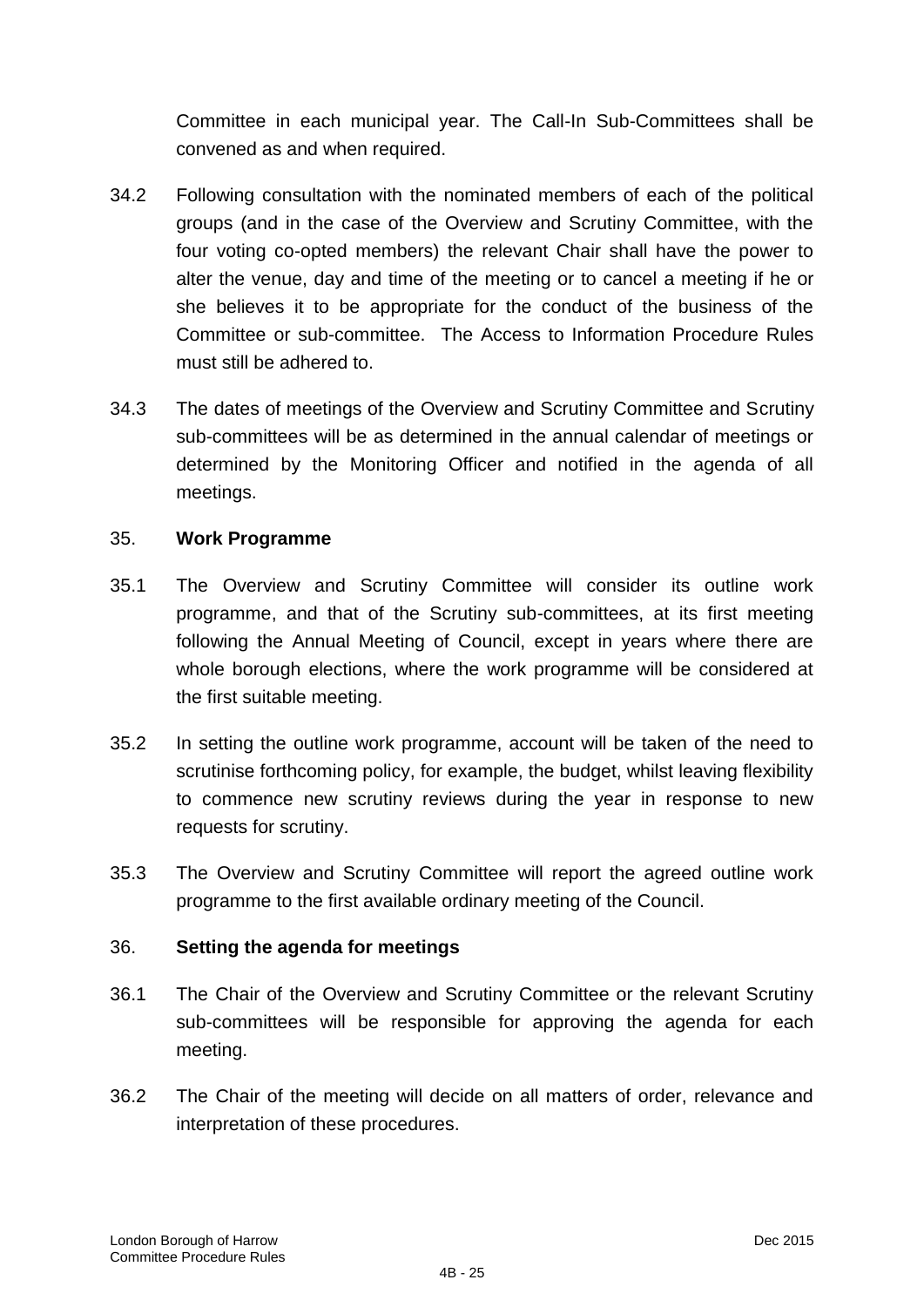- 36.3 The Chair will have the power to vary the order of business to give precedence to any item of business.
- 36.4 Any voting member of the Overview and Scrutiny Committee or the relevant Scrutiny sub-committees is entitled by giving at least six clear working days notice before the meeting to the Monitoring Officer, that he/she wishes an item relevant to the functions of the Committee or sub-committees to be included on the agenda. The Monitoring Officer will ensure that the matter is included on the agenda.
- 36.5 The Overview and Scrutiny Committee shall consider whether it is appropriate to respond to requests from the Council and the Executive, to review particular areas of Council activity. Where they do so, the Overview and Scrutiny Committee or Scrutiny sub-committees will report their findings and recommendations back to the Executive or Council who must consider the report within 8 weeks of receiving it, or at the next meeting, whichever is the sooner.

# 37. **Policy Development and Review**

- 37.1 The role of the Overview and Scrutiny Committee and Scrutiny subcommittees in relation to the development of the Council"s budget and policy framework is set out in the Budget and Policy Framework Procedure Rules in Part 4C of this Constitution.
- 37.2 In relation to the development of the Council"s policy on matters which do not form part of the budget and policy framework, the Overview and Scrutiny Committee and/or Scrutiny sub-committees may make proposals to the Executive or the Council for developments in so far as they relate to matters within their terms of reference.
- 37.3 The Overview and Scrutiny Committee and Scrutiny sub-committees may hold reviews and investigate the available options for future direction in policy development.
- 37.4 The Overview and Scrutiny Committee and Scrutiny sub-committees may appoint advisors and assessors to assist them in this process. They may arrange site visits, conduct public surveys, hold public meetings, commission research and do all the other things that they reasonably consider necessary to inform their deliberations. They may ask witnesses to attend and discuss any matter under consideration by the Committee or sub-committees.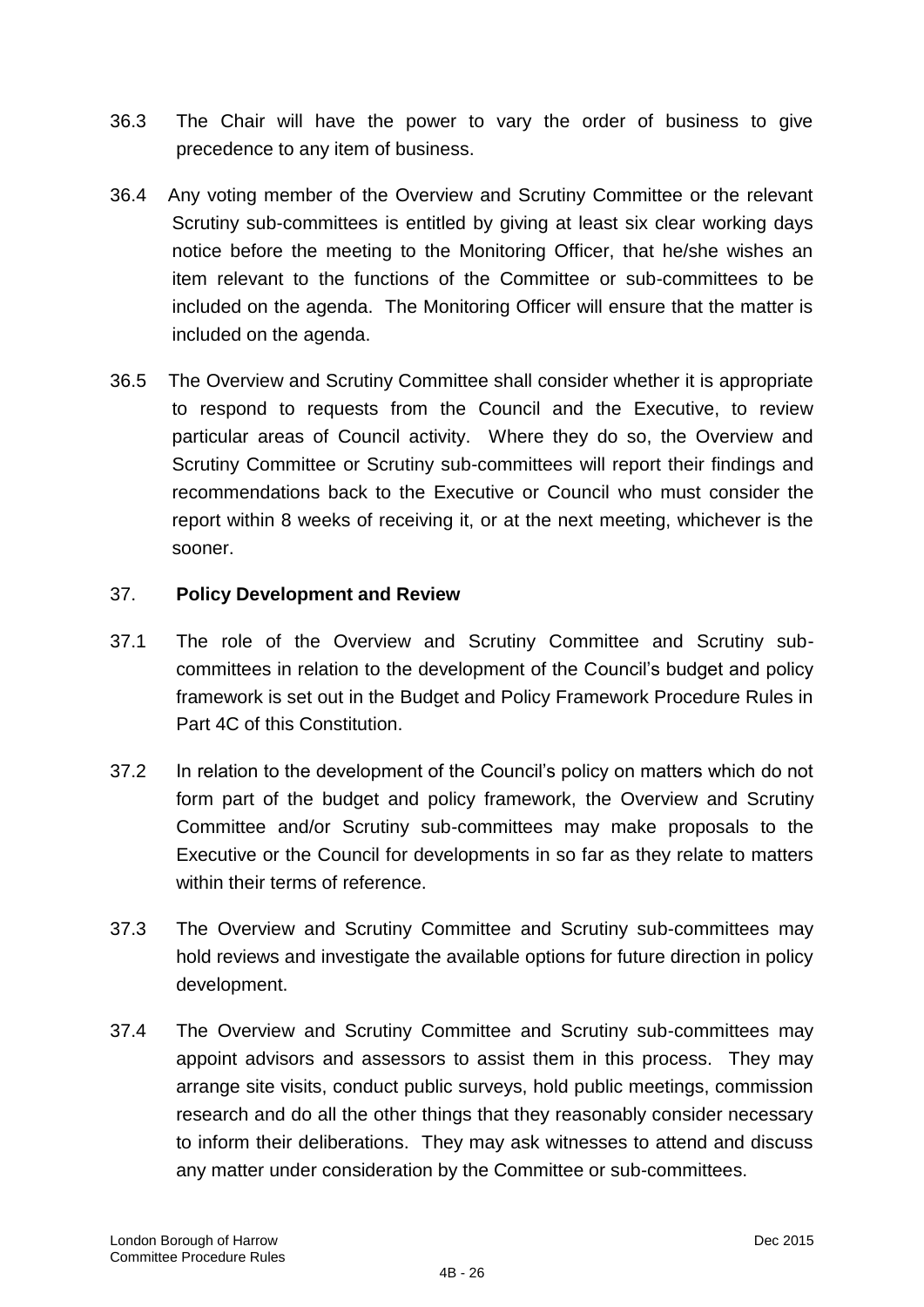37.5 The Overview and Scrutiny Committee and Scrutiny sub-committees may pay advisors, assessors and witnesses a reasonable fee and expenses for attending meetings to provide evidence and/or advice.

## 38. **Reports from Overview and Scrutiny Committee**

- 38.1 Once it has formed proposals for policy development, the Overview and Scrutiny Committee or Scrutiny sub-committees will prepare a formal report and submit it:
	- 38.1.1 to the Executive, if the proposals are consistent with the existing budgetary and policy framework, or
	- 38.1.2 to the Executive and to the Council, if the recommendations would require a departure from or change to the agreed budget and policy framework.
- 38.2 If the Overview and Scrutiny Committee or Scrutiny sub-committees cannot agree on one single final report, then any two Members of the relevant committee may prepare a minority report to be submitted for consideration by the Executive or Council together with the majority report.

# 39. **Consideration of Overview and Scrutiny reports by the Executive and/or the Council**

- 39.1 The Council or Executive (as appropriate) shall consider a report of the Overview and Scrutiny Committee or Scrutiny sub-committees within 8 weeks of it being published, or at its next meeting, whichever is the sooner.
- 39.2 Where reports are sent to the Executive from the Overview and Scrutiny Committee or Scrutiny sub-committees the Executive will have 8 weeks from the date of the reference for them to respond to the Overview and Scrutiny Committee or Scrutiny sub-committees, and (if the report was referred in accordance with paragraph 38.1.2 above to both Executive and Council) the Council shall **not** consider the report within that period. The exception to this Rule is during summer recess, when the Executive may respond to such a report within 10 weeks.
- 39.3 When the Council meets to consider a matter referred from the Overview and Scrutiny Committee or Scrutiny sub-committees under Rule 38.1.2 above, it shall also consider any response of the Executive to the proposals of the Overview and Scrutiny Committee or Scrutiny sub-committees.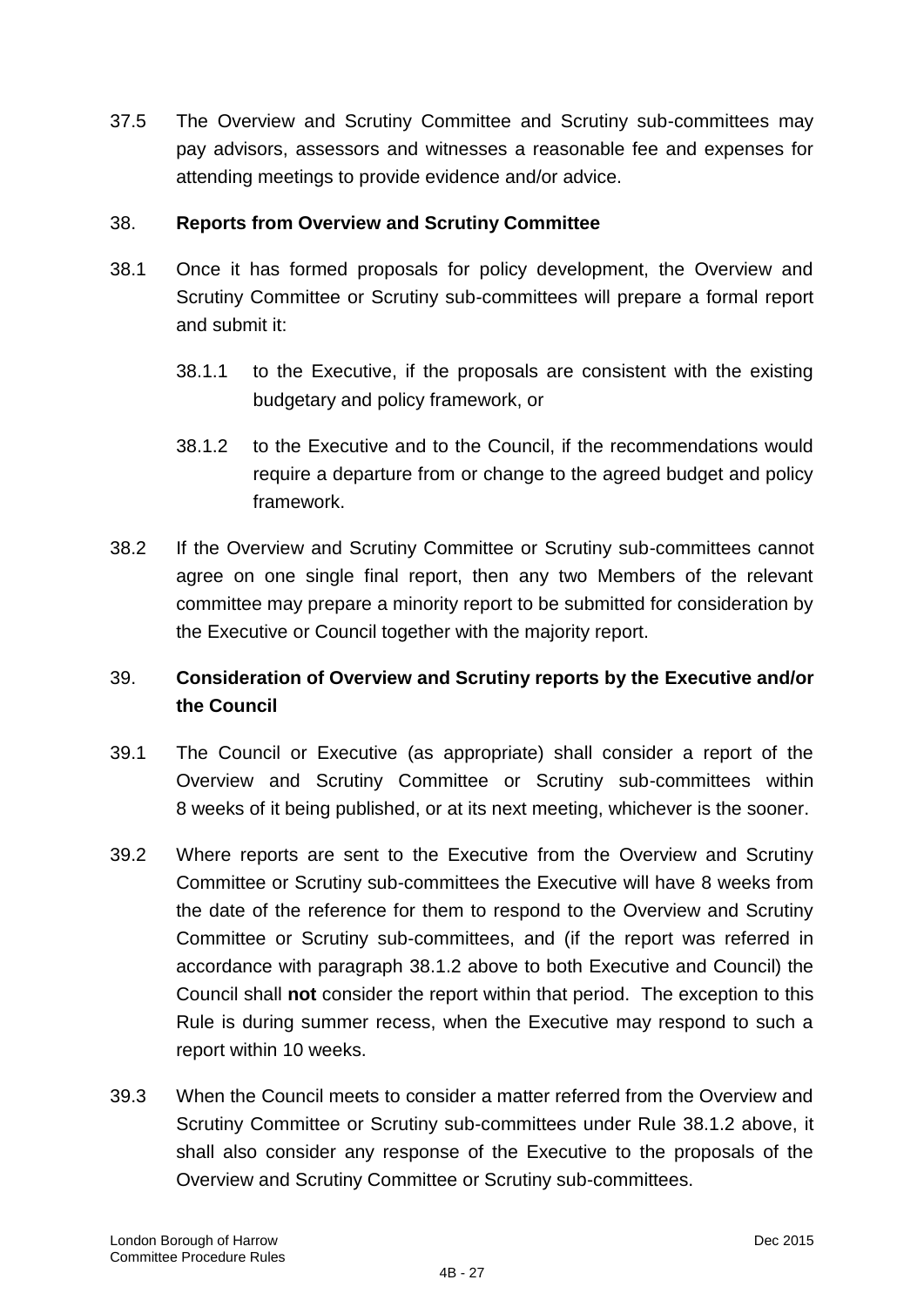# **Consideration of reports by individual Executive members**

- 39.4 Where the Overview and Scrutiny Committee or a Scrutiny sub-committee prepares a report for consideration by the Executive in relation to a matter where decision-making power has been delegated to an individual member of the Executive, the Overview and Scrutiny Committee or Scrutiny subcommittees will submit their report to the relevant Executive Portfolio Holder for consideration. At the same time, a copy of the report shall be given to the Monitoring Officer.
- 39.5 The Executive Portfolio Holder with delegated decision making power must consider a report submitted to him/her under Rule 39.4 and, if accepting their report, respond in writing to the Overview and Scrutiny Committee or Scrutiny sub-committees within 4 weeks of receiving it. A copy of his/her response shall be sent at the same time to the Monitoring Officer.
- 39.6 Where a report is submitted to an Executive Portfolio Holder under Rule 39.4 above, the Portfolio Holder will also attend a future meeting of the Overview and Scrutiny Committee or Scrutiny sub-committees to discuss the report and his/her response.
- 39.7 In respect of reports dealt with under Rule 39.4, if the Executive Portfolio Holder with delegated decision-making power does not accept any or all of the recommendations of the Overview and Scrutiny Committee, he/she must refer the matter to the next available meeting of the Executive for decision.
- 39.8 Following a debate on a matter by the Executive under rule 39.7, the Executive Portfolio Holder will respond to the report of the Overview and Scrutiny Committee or Scrutiny sub-committees in writing. This response must be with the Overview and Scrutiny Committee or Scrutiny subcommittees within eight weeks of receipt of the report submitted under Rule 39.4.

# 40. **Power to respond to Consultation**

The Overview and Scrutiny Committee or Scrutiny sub-committees will, in any event, have access to the Executive's Forward Plan and timetable for decisions and intentions for consultation. Even where an item is not the subject of detailed proposals from the Overview and Scrutiny Committee or Scrutiny sub-committees, following consideration of possible service/policy developments, the Overview and Scrutiny Committee or Scrutiny sub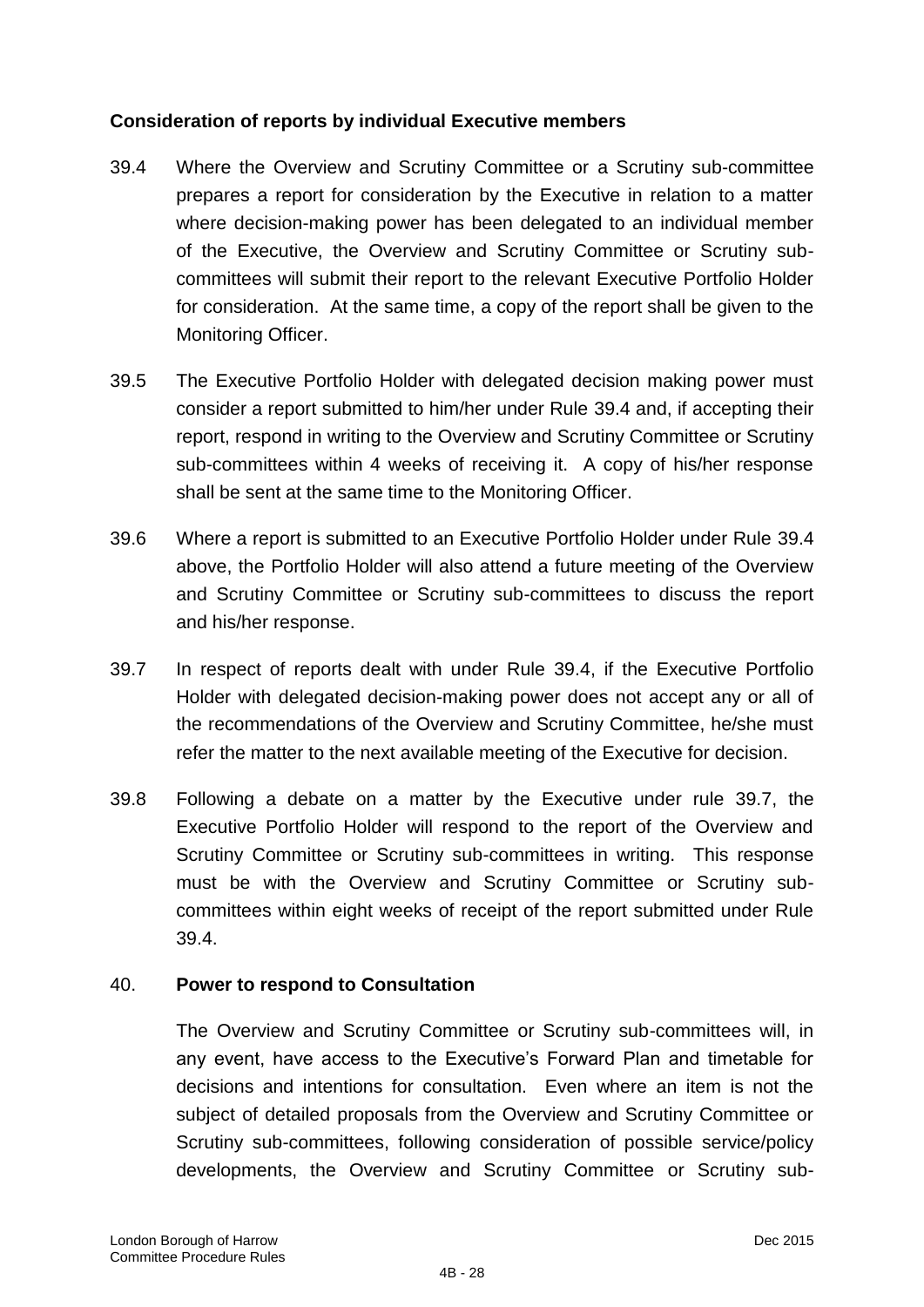committees will be able to respond in the course of the Executive"s consultation process in relation to any key decisions.

# 41. **Rights of Overview and Scrutiny Committee Members to Documents**

- 41.1 Members of the Overview and Scrutiny Committee and Scrutiny subcommittees have additional rights to documents, and to notices of meetings as set out in Rule 22 of the Access to Information Procedure Rules in Part 4G of this Constitution.
- 41.2 In some circumstances it may be appropriate for more detailed information sharing to take place between the Overview and Scrutiny Committee or the Scrutiny sub-committees and the Executive. Nothing in this paragraph prevents ad hoc arrangements from being agreed by Members if appropriate.

## 42. **Holding Members to Account**

- 42.1 Within their particular terms of reference, the Overview and Scrutiny Committee or Scrutiny sub-committees may scrutinise and review decisions made or actions taken in connection with the discharge of any Council function.
- 42.2 In fulfilling the scrutiny role, the Overview and Scrutiny Committee and Scrutiny sub-committees may require the Leader of the Council and any other member of the Executive to attend before the Committee to explain:
	- 42.2.1 any particular decisions or series of decisions;
	- 42.2.2 the extent to which the actions taken implement Council policy; and/or
	- 42.2.3 their performance.
- 42.3 Where required to attend in compliance with Rule 42.2, it is the duty of that Member to do so.
- 42.4 Where any Member is required to attend the Overview and Scrutiny Committee or a Scrutiny sub-committee under Rule 42, the Chair of that Committee or sub-committee will inform the Monitoring Officer. The Monitoring Officer will inform the Member, giving at least 10 clear working days notice in writing of the meeting at which he or she is required to attend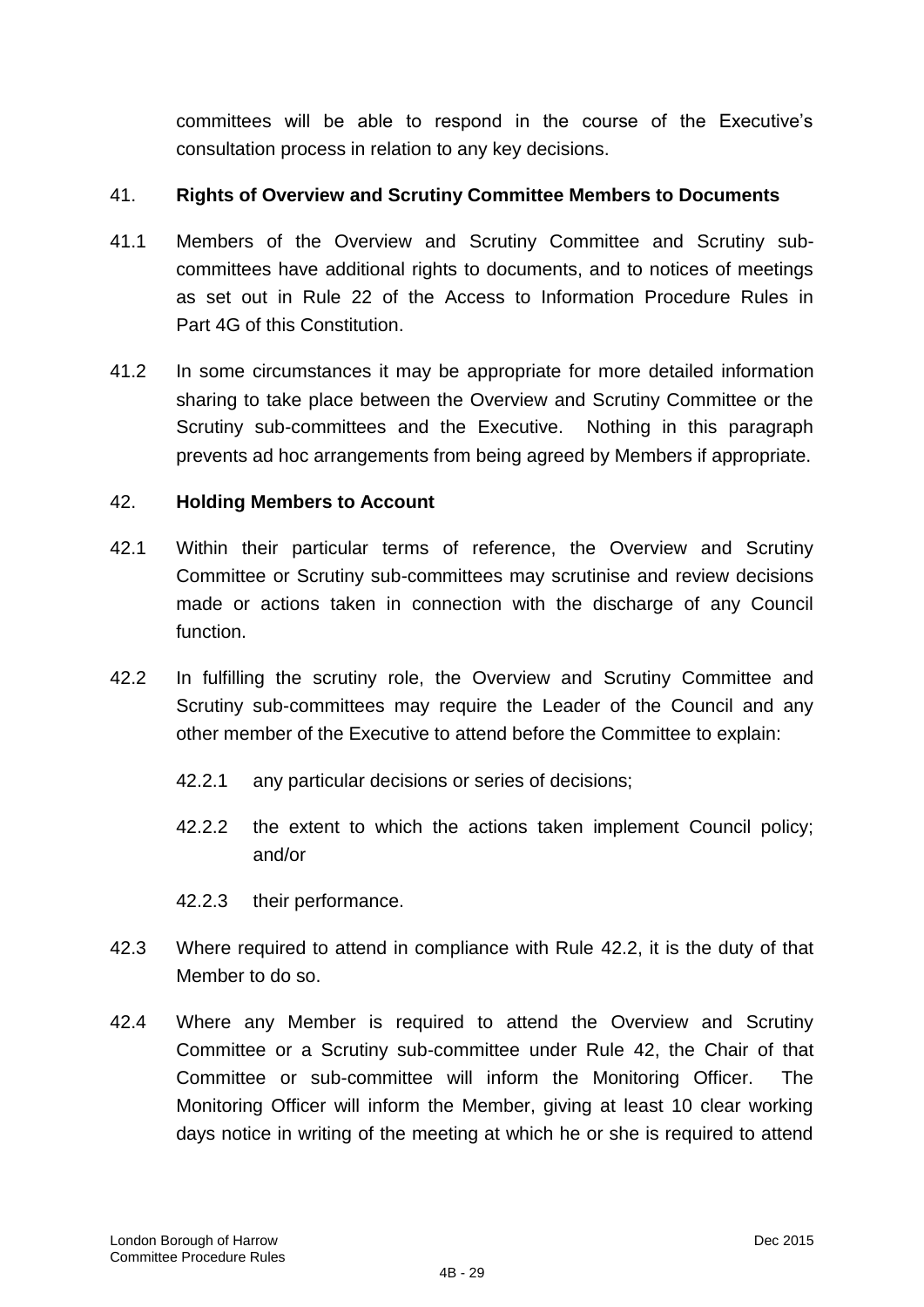to give account, and whether papers are required for the Committee or subcommittee.

- 42.5 Where the account to be given to the Committee or sub-committee will require the production of a report, the Member concerned will be given sufficient notice to allow for the preparation of that documentation.
- 42.6 Where, in exceptional circumstances, the Member is unable to attend on the required date, the Monitoring Officer, in consultation with the Chair and the Member concerned, shall arrange an alternative date for attendance.

## 43. **Holding Officers to Account**

- 43.1 The Overview and Scrutiny Committee or Scrutiny sub-committees may scrutinise and review decisions made or actions taken in connection with the discharge of any Council functions within their particular terms of reference.
- 43.2 In fulfilling that scrutiny role, the Overview and Scrutiny Committee and Scrutiny sub-committees may require a Chief Officer (see Rule 43.7) to attend before the Committee or sub-committee to explain:
	- 43.2.1 any particular decisions or series of decisions;
	- 43.2.2 the extent to which the actions taken implement Council policy; and/or
	- 43.2.3 their performance.
- 43.3 Where required to attend in compliance with Rule 43.2, it is the duty of that officer to do so.
- 43.4 Where an officer (see Rule 43.7) is required to attend the Overview and Scrutiny Committee or a Scrutiny sub-committee under Rule 43, the Chair of that Committee or sub-committee will inform the Monitoring Officer. The Monitoring Officer will inform the officer, giving at least 10 clear working days notice in writing of the meeting at which he or she is required to attend to give account, and whether papers are required for the Committee or subcommittee.
- 43.5 Where the account to be given to the Committee or sub-committee will require the production of a report, the officer concerned will be given sufficient notice to allow for the preparation of that documentation.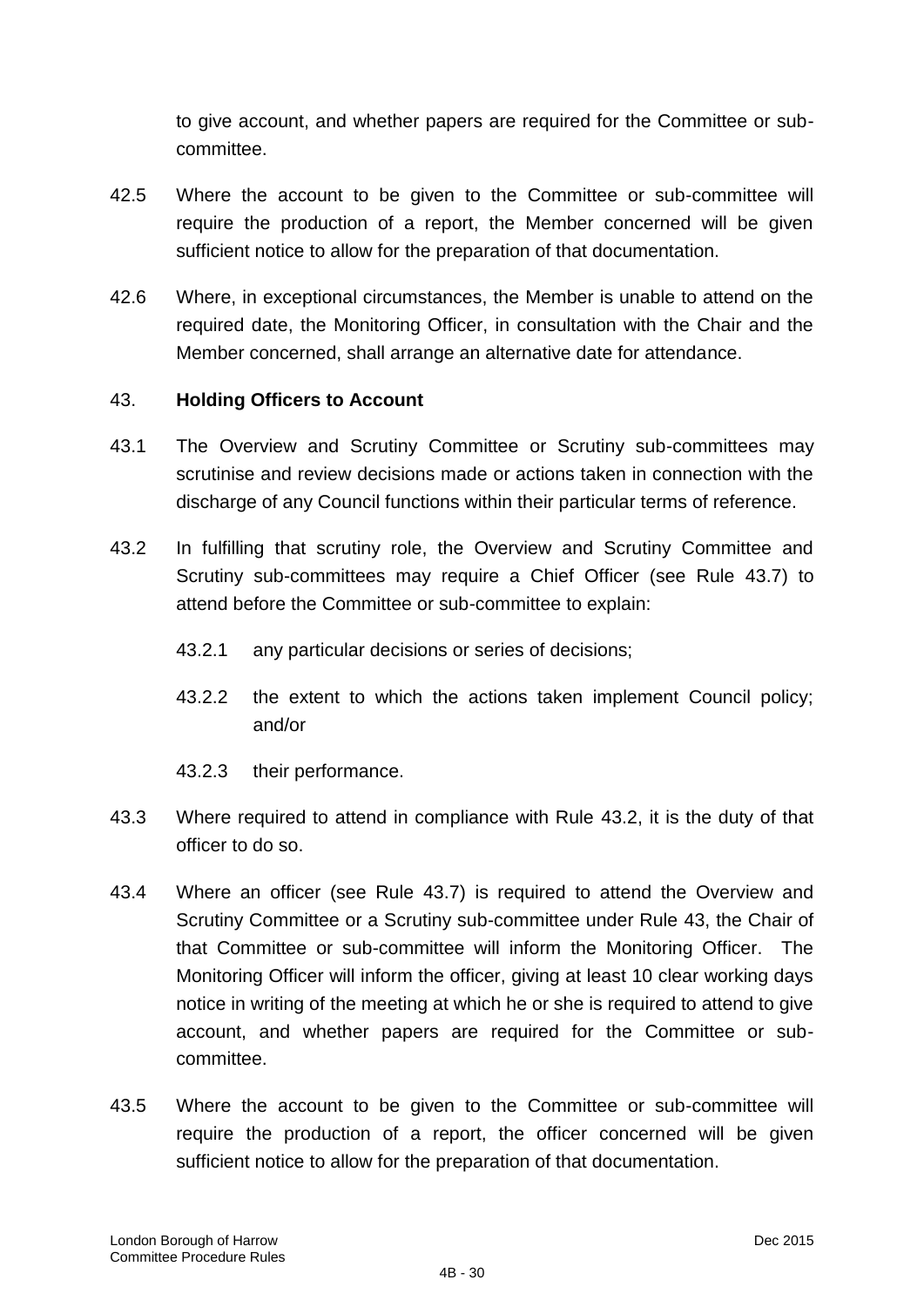- 43.6 Where, in exceptional circumstances, the officer is unable to attend on the required date, the Monitoring Officer, in consultation with the Chair and the officer concerned, shall arrange an alternative date for attendance.
- 43.7 Under normal circumstances, the Corporate Director or Director responsible for the area in question will attend the Committee or sub-committee to be held to account. It may sometimes be appropriate for another officer to attend to discuss the issue. The decision about who should attend and be held accountable is entirely one for the Corporate Directors or Director concerned, in consultation with his or her staff.

# 44. **Attendance at the Overview and Scrutiny Committee and Scrutiny Sub-Committees**

- 44.1 The Overview and Scrutiny Committee and Scrutiny sub-committees may invite any other person (not referred to in Rules 42 and 43) to address the Committee or sub-committees. It may, for example, wish to discuss issues of local concern with residents, partners, Members and officers from other public sector or private sector organisations.
- 44.2 The Overview and Scrutiny Committee or Scrutiny sub-committees may invite any person to attend, but attendance (except for Chief Executives of Health Authorities) is entirely optional.
- 44.3 People attending the Overview and Scrutiny Committee or Scrutiny subcommittees under this Rule will be entitled to receive travelling and other appropriate payments as may be determined by the Council from time to time.

# 45. **Call-in**

45.1 Call-in is the process whereby a decision of the Executive, Portfolio Holder or Officer (where the latter is taking a Key Decision) or any Joint Committee (where it has taken a decision delegated to it by the Executive) taken but not implemented, may be examined by the Overview and Scrutiny Committee prior to implementation. They may recommend that the Executive reconsider the decision. For the avoidance of doubt a decision may only be subject to the call-in procedure once.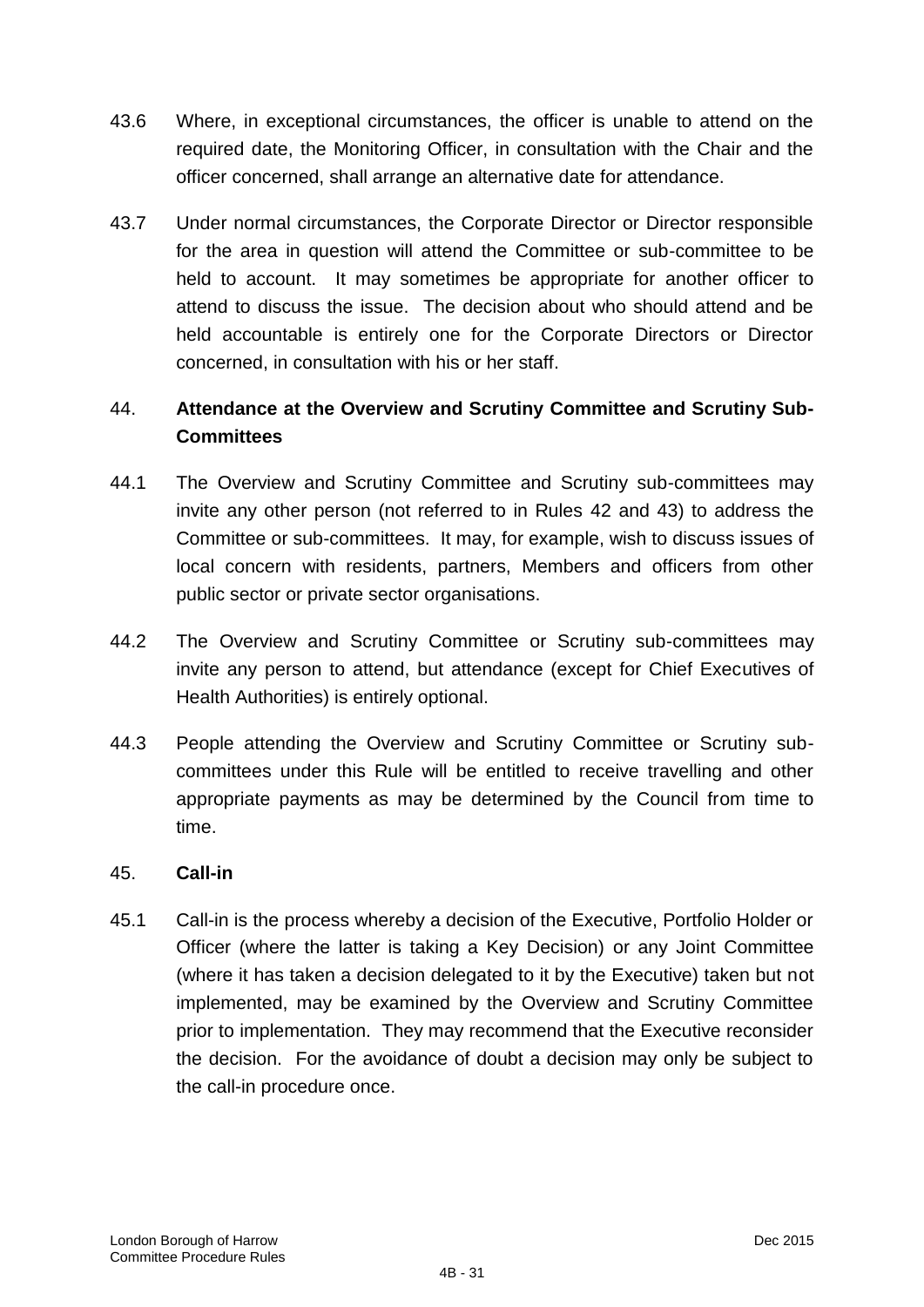# 45.2 **The process for call-in**

- 45.2.1 Six Members of the Council can call in a decision of the Executive, which has been taken but not implemented. In relation to Executive decisions on education matters only the number of Members required to call in a decision which has been made but not implemented shall be six Councillors or, in the alternative, six persons comprising representatives of the voting co-opted members and at least one political group on Overview and Scrutiny Committee. Only decisions relating to Executive functions, whether delegated or not, may be called in.
- 45.2.2 150 Members of the public (defined as anyone registered on the electoral roll of the Borough) can call in a decision of the Executive, which has been taken but not implemented.
- 45.3 Decisions of the Executive shall not be implemented for 5 clear working days following the publication of the decision and a decision can only be called in during this period. This Rule does not apply to urgent decisions (see Rule 48 below). The notice of the decision will state the date on which the decisions may be implemented if not called in.
- 45.4 Call-in must be by notification to the Monitoring Officer in writing or by fax:
	- 45.4.1 signed by all six Members or, in the alternative, the voting co-optees requesting the call-in. A request for call-in by e-mail will require a separate e-mail from each of the six Members concerned.
	- 45.4.2 signed by all 150 members of the public registered on the electoral roll, and stating their names and addresses.

## **Requirement to Give Reasons**

- 45.5 A notice seeking to invoke the call-in procedure must state at least one of the following grounds in support of the request for a call-in of the decision:
	- 45.5.1 inadequate consultation with stakeholders prior to the decision;
	- 45.5.2 the absence of adequate evidence on which to base a decision;
	- 45.5.3 the decision is contrary to the policy framework, or contrary to, or not wholly in accordance with the budget framework;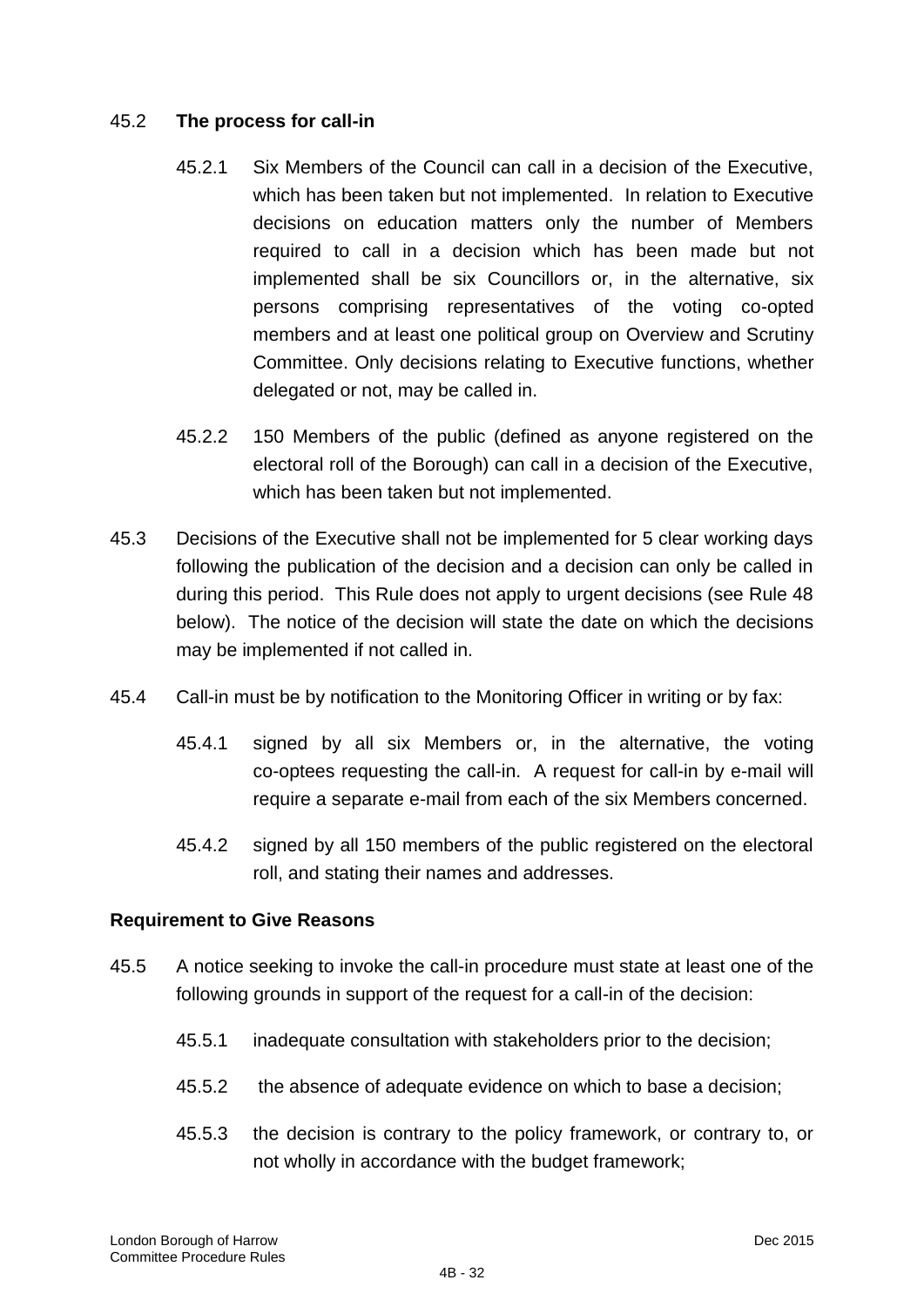- 45.5.4 the action is not proportionate to the desired outcome;
- 45.5.5 a potential human rights challenge;
- 45.5.6 insufficient consideration of legal and financial advice.

## **Referral to the Call-In Sub-Committees**

- 45.6 Subject to 46.1 below, once a notice invoking the call-in procedure has been received the decision may not be implemented until the designated members (as defined in Appendix 1) have considered the guidance outlined in Appendix 1 and if required, the Call-In Sub-Committee has considered the decision. The Monitoring Officer shall in consultation with the Chair arrange a meeting of the Call-In Sub-Committee to be held within seven clear working days of the receipt of the request for call-in.
	- 45.6.1 Where the Call-In Sub-Committee fails to meet within seven clear working days of the call-in request being received by the Monitoring Officer, the decision may be implemented on the day following twelve clear working days from the date the decision was published.
	- 45.6.2 Where the Call-In Sub-Committee meets within seven clear working days of the receipt of notification of a call-in request, but fails to refer the matter back to the Executive, Portfolio Holder, officer (if a key decision) or Joint Committee, the decision may be implemented on the day following the Call-In Sub-Committee meeting.
	- 45.6.3 No Member who has signed a call-in notice in accordance with Rule 45.4 may sit as a member of the Call-In Sub-Committee which considers that call-in notice.

## **Process for Consideration of Called-in Items at the Call-In Sub-Committee**

- 45.7 The Call-In Sub-Committee will consider the decision and the reasons for call-in. The Sub-Committee may invite the Executive decision-taker and a representative of those calling in the decision to provide information at the meeting.
- 45.8 The Sub-Committee may come to one of the following conclusions:
	- 45.8.1 that the challenge to the decision should be taken no further and the decision may be implemented;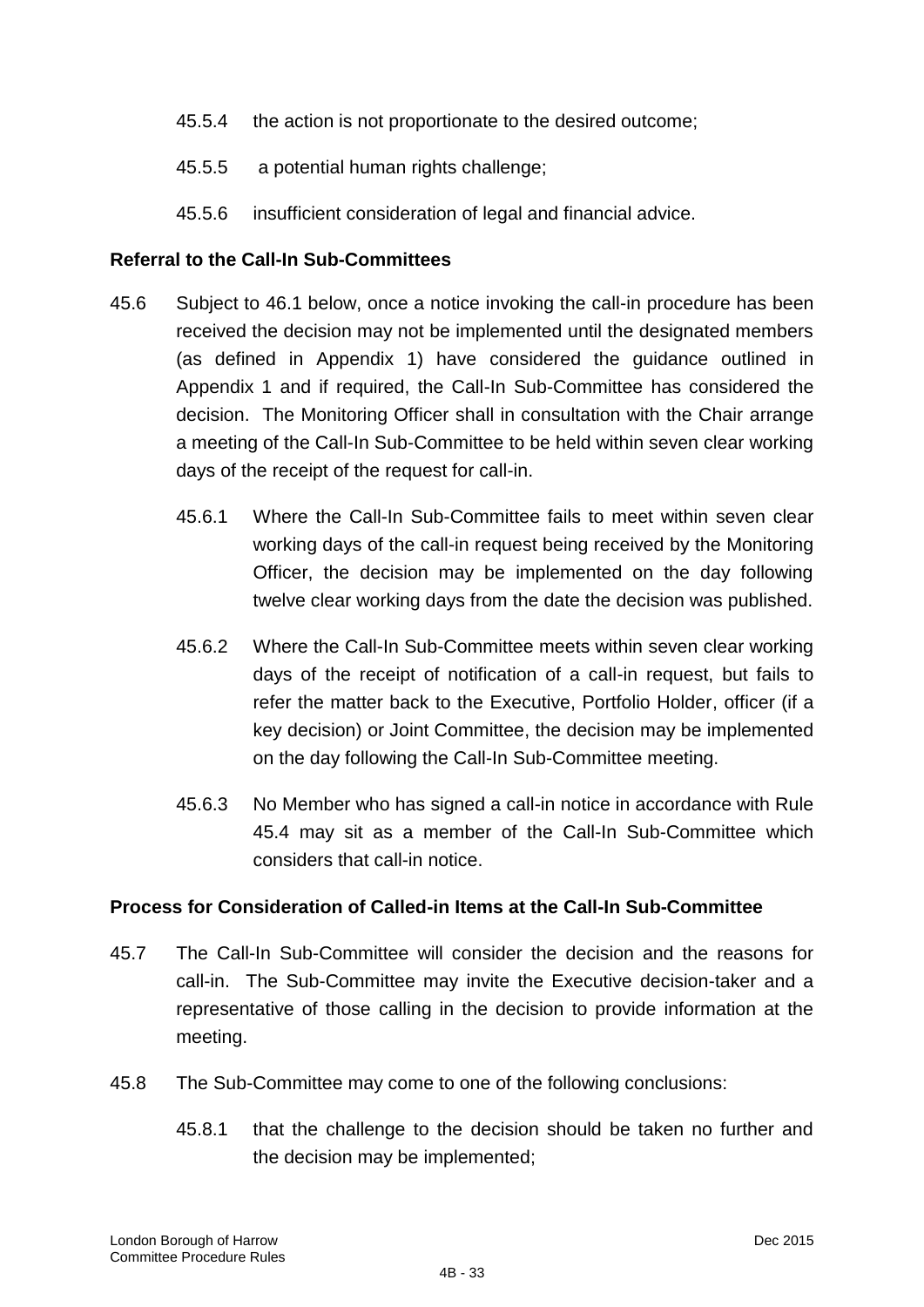- 45.8.2 that the decision is contrary to the policy framework or contrary to or not wholly in accordance with the budget framework, and should therefore be referred to the Council. In such a case the Call-In Sub-Committee must set out the nature of its concerns for Council; or
- 45.8.3 that the matter should be referred back to the decision taker (i.e. the Portfolio Holder, Executive or Joint Committee, whichever took the decision) for reconsideration. In such a case the Call-In Sub-Committee must set out the nature of its concerns for the decision taker/Executive.

## **Referral - Back under Rule 46.8.3**

45.9 In the event of a referral-back under Rule 45.8.3, the Executive or Portfolio Holder must reconsider the decision within ten clear working days of that referral. The original decision may be then be confirmed or amended in the light of the comments of the Call-In Sub-Committee.

## **Referral to Council under Rule 45.8.2**

- 45.10 In the event that the Call-In Sub-Committee refers the matter to Council under Rule 45.8.2 above, the decision shall be discussed at the next ordinary meeting of Council, provided that the next scheduled meeting is within 20 clear working days of the decision of the Call-In Sub-Committee, which referred the matter.
- 45.11 If the next scheduled meeting of the Council is more than 20 clear working days after the decision of the Sub-Committee, the Mayor will decide, in consultation with the Leaders of the political parties, whether an extraordinary meeting of the Council is expedient.
- 45.12 The Council when considering the matter may conclude:
	- 45.12.1 that the challenge to the decision should be taken no further and the decision may be implemented;
	- 45.12.2 that the decision is contrary to the policy framework or contrary to or not wholly in accordance with the budget and cannot therefore be implemented; or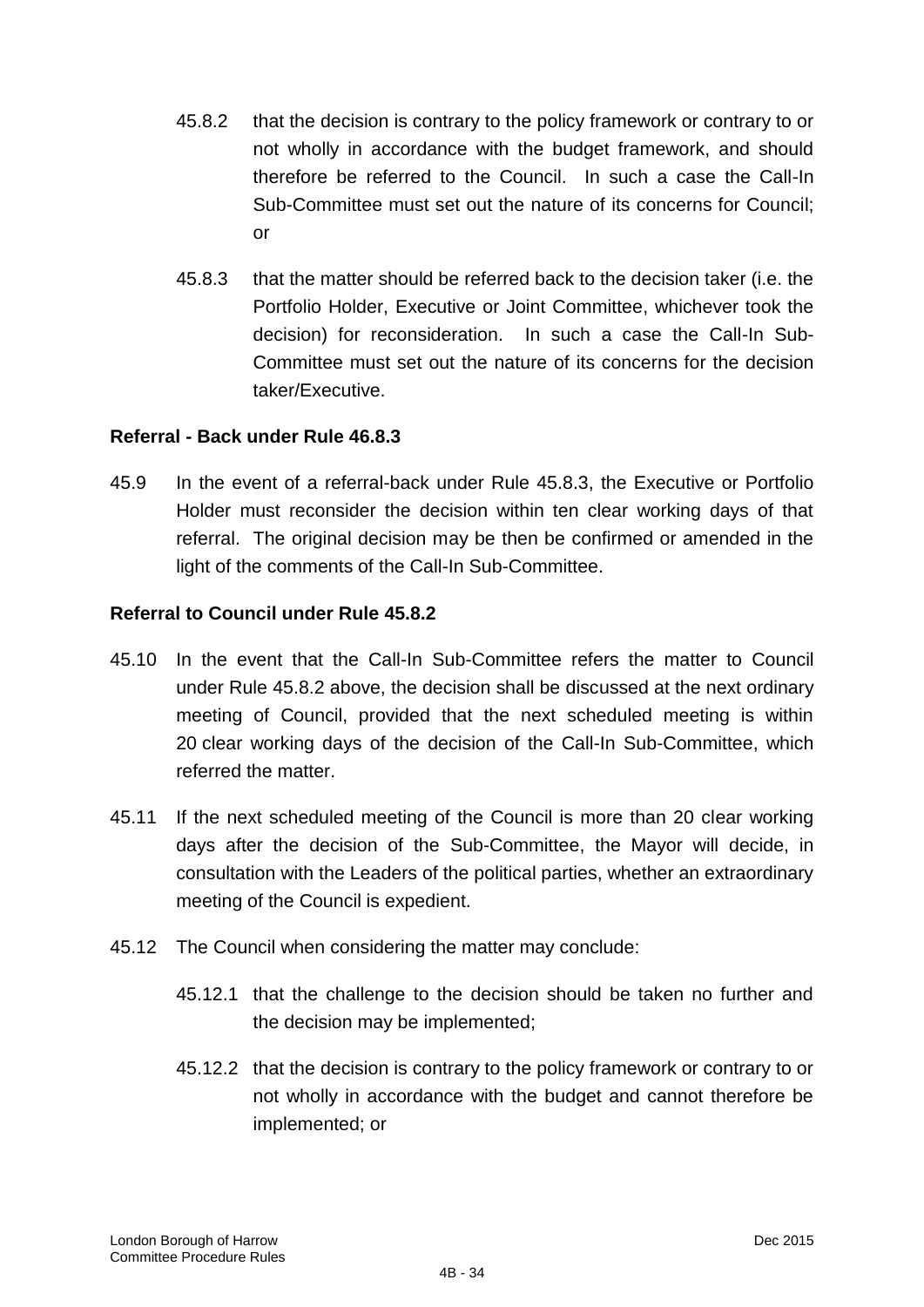- 45.12.3 that the matter should be referred back to the Executive, Portfolio Holder, officer or Joint Committee for reconsideration. In such a case the Council must set out its reasons for the referral; or
- 45.12.4 acknowledge that the decision is contrary to the policy framework, or contrary to or not wholly in accordance with the budget framework, but approve an amendment to the particular policy or budget to allow the decision to be implemented.

## **In the event of a referral back to the Executive decision-taker**

- 45.13 In the event of 45.12.3 above, the Executive must reconsider the decision at its next meeting (consideration should be given to the holding of a special meeting if the issue is considered to now be sufficiently urgent); or as the case may be the Portfolio Holder or officer must reconsider the decision within five clear working days of the date of the Council meeting. The decision-taker can either:
	- 45.13.1 confirm the original decision and report back to the next meeting of the Overview and Scrutiny Committee;
	- 45.13.2 amend or alter the decision in the light of the comments of the Call-In Sub-Committee and report back to the next meeting of the Overview and Scrutiny Committee.

In the case of either 45.13.1 or 45.13.2, the decision may be implemented as soon as the original Executive decision is confirmed or amended by the decision taker.

## 46. **Call-in and Urgency**

- 46.1 The call-in procedure set out above shall not apply where the decision being taken by the Executive is an urgent decision. A decision will be urgent if any delay likely to be caused by the call-in process would seriously prejudice the Council"s or the public"s interests.
- 46.2 The record of the decision, and notice by which it is made public, shall state that the matter is considered one of urgency, and will thus not be subject to call-in.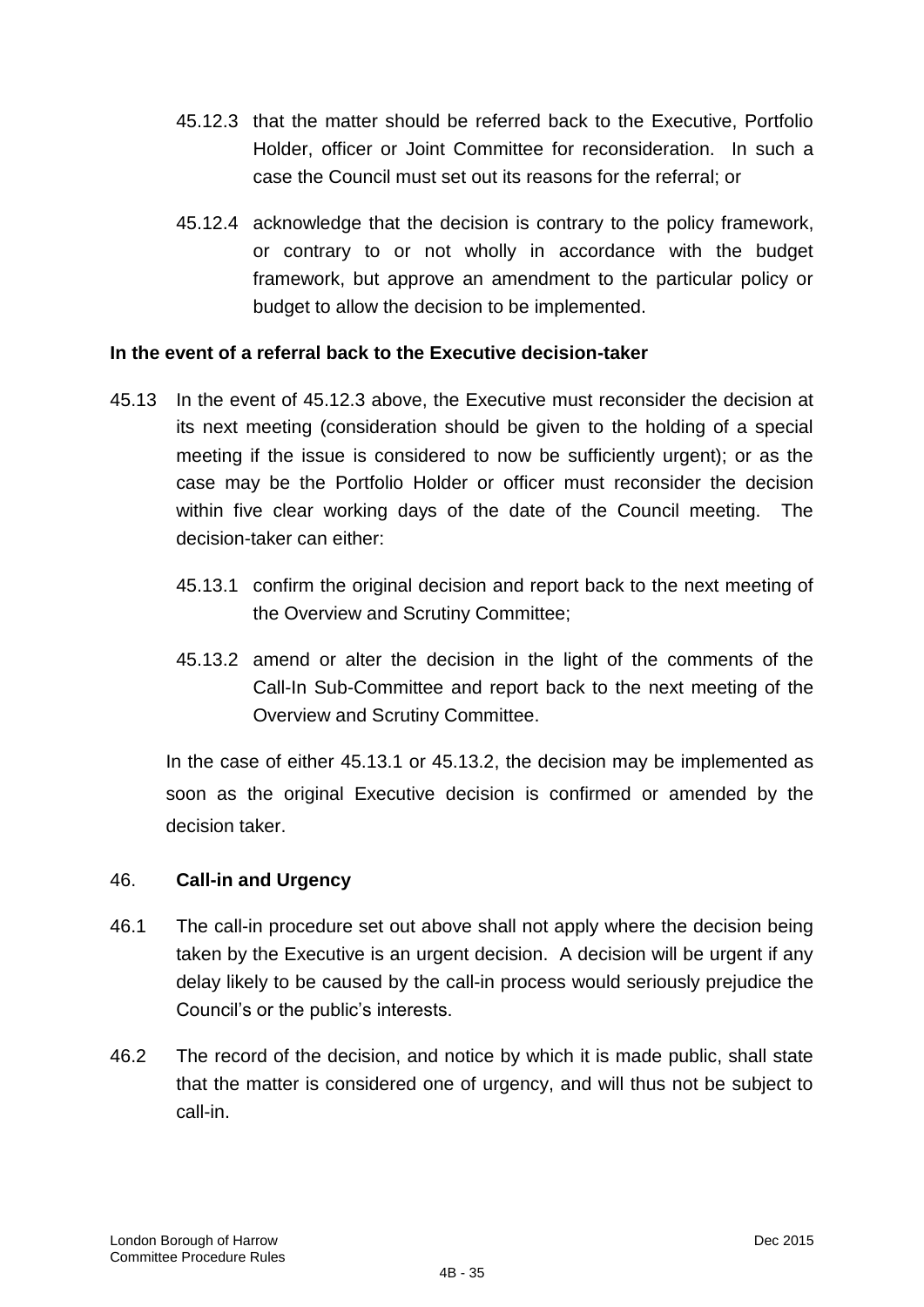- 46.3 The Chair of the Overview and Scrutiny Committee must agree that the decision proposed is reasonable in the circumstances and should be treated as a matter of urgency.
- 46.4 In the absence of the Chair of the Overview and Scrutiny Committee, the consent of the Mayor is required.
- 46.5 In the absence of both the Chair of the Overview and Scrutiny Committee and the Mayor, the consent of the Deputy Mayor is required.
- 46.6 Decisions taken, as a matter of urgency must be reported by the Monitoring Officer to the next available meeting of the Council, together with the reasons for urgency.
- 46.7 The operation of the provisions for call-in and urgency shall be monitored annually and a report submitted by the Head of Paid Service to Council with proposals for review if necessary.

# 47. **Procedure at Overview and Scrutiny Committee and Scrutiny Sub-Committee Meetings**

- 47.1 The Overview and Scrutiny Committee shall consider the following business:
	- 47.1.1 Minutes of the last meeting;
	- 47.1.2 Declarations of interest and any dispensations granted by the Standards Committee;
	- 47.1.3 Petitions;
	- 47.1.4 Deputations;
	- 47.1.5 Public Questions;
	- 47.1.6 Responses from the Executive and Council to reports from the Committee;
	- 47.1.7 The business otherwise set out on the agenda for the meeting;
	- 47.1.8 Check on progress from the Scrutiny sub-committees to ensure reviews are on track.
- 47.2 The Scrutiny sub-committees (other than the Call-In Sub-Committees see Rule 50.3 below) shall consider the following business: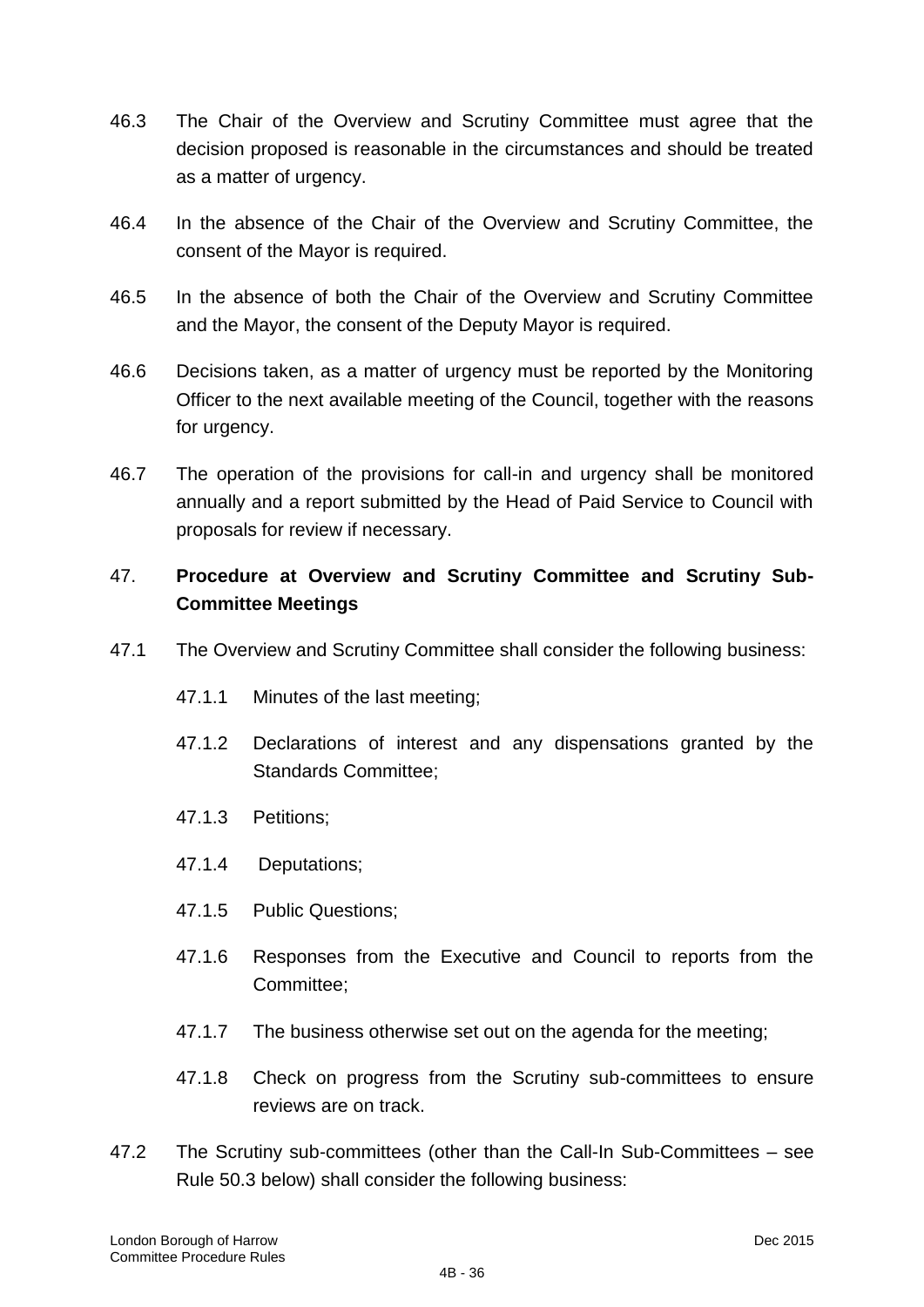- 47.2.1 Minutes of the last meeting;
- 47.2.2 Declarations of interest;
- 47.2.3 Petitions;
- 47.2.4 Deputations;
- 47.2.5 Public Questions;
- 47.2.6 Consideration of any matter referred to the sub-committee by the Overview and Scrutiny Committee;
- 47.2.7 Responses from the Executive and Council to reports from the subcommittee;
- 47.2.8 The business as otherwise set out on the agenda for the meeting.
- 47.3 The Call-In Sub-Committees shall consider the following business:
	- 47.3.1 Minutes of the last meeting;
	- 47.3.2 Declarations of interest;
	- 47.3.3 The Call-In request(s) for which the meeting is convened.

## 48. **The Conduct of Reviews**

- 48.1 In conducting reviews, the Overview and Scrutiny Committee and Scrutiny sub-committees may also ask people to attend to give evidence at their meetings as outlined in Rules 43-44 above.
- 48.2 Reviews will be carried out in accordance with the principles set out in the Protocol on Councillor/Officer Relations in Part 5 of the Constitution.
- 48.3 Following any review, the Committee or sub-committees shall prepare a report for submission to the Executive and/or Council as appropriate and shall also make its report and findings public subject to any confidentiality requirements (See Rule 18).

# 49. **Matters within the remit of Overview and Scrutiny Committee and the Scrutiny Sub-Committees**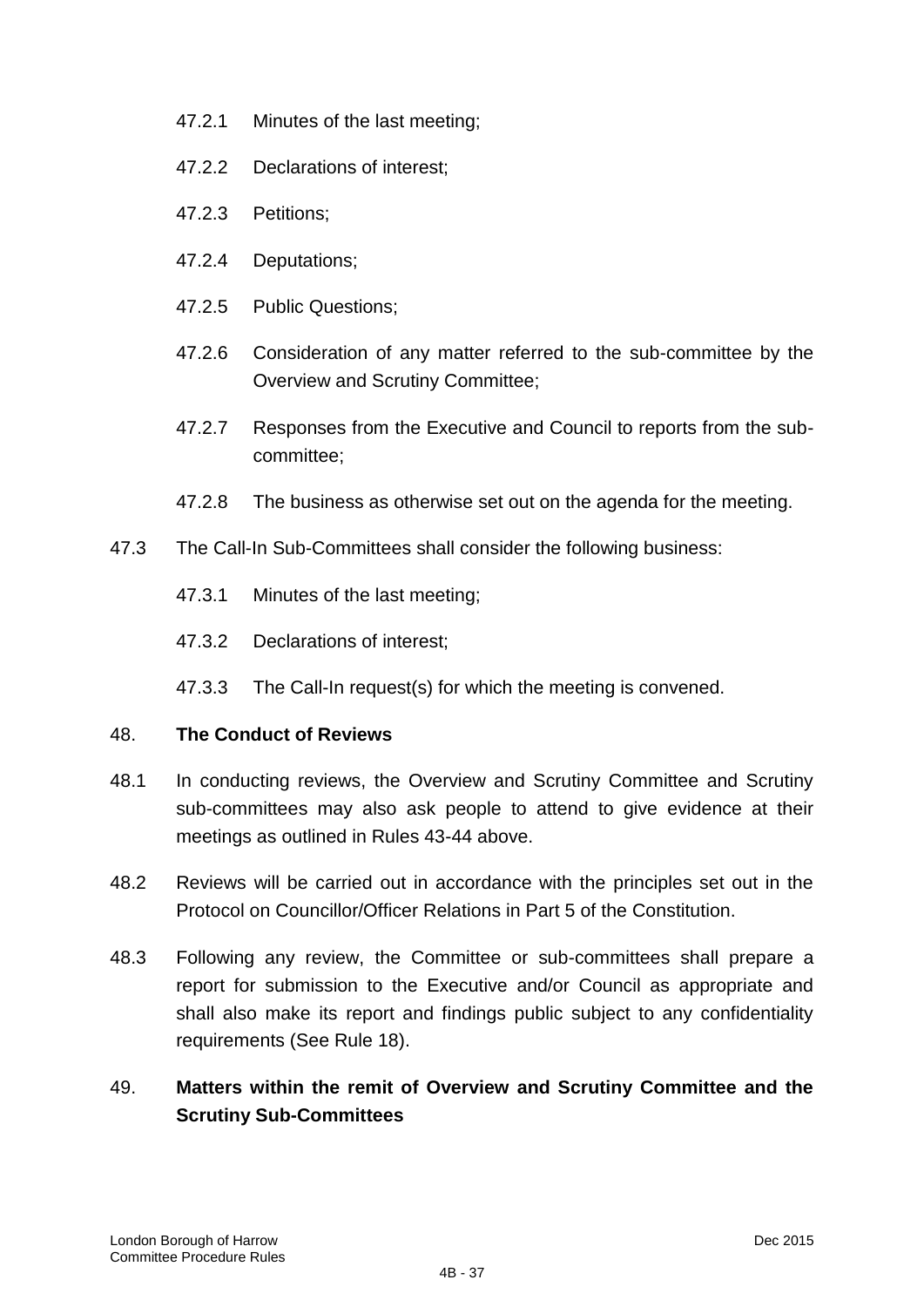Where a matter for consideration falls within the remit of the Overview and Scrutiny Committee and the Performance and Finance Sub-Committee, the Overview and Scrutiny Committee will decide which of them will lead the scrutiny process.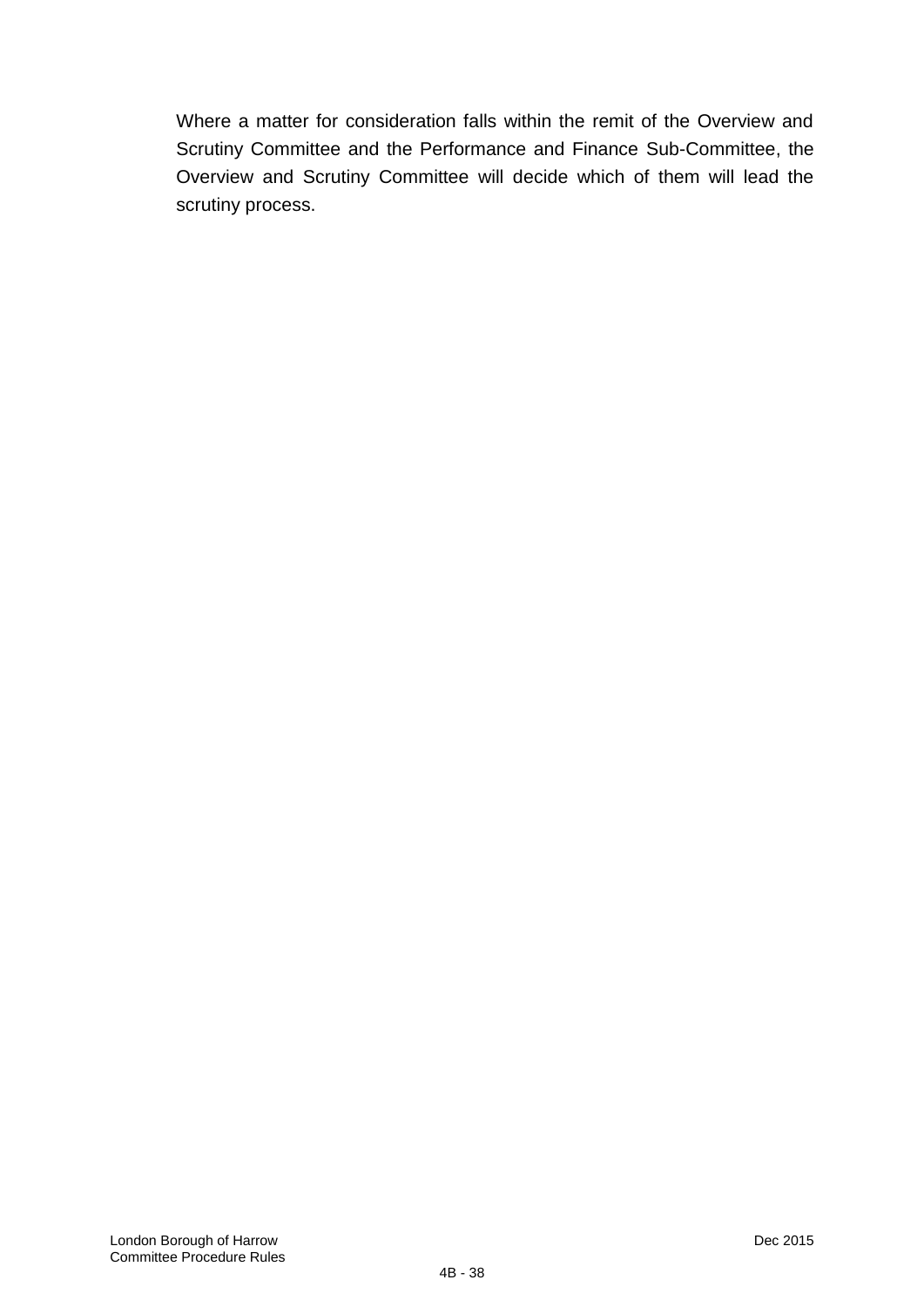# **Appendix 1**

# **Overview and Scrutiny Sub-Committees Call-In Procedure: Guidance**

# **The Spirit of Co-operation**

This Guidance is written for all members to consider when calling in a decision made by the Executive. The Guidance has been prepared to prevent abuse of the call-in process, and to promote the efficient use of the Council"s resources.

The Overview and Scrutiny Committee shall delegate authority to the designated Members (see below) to consider requests for Call-In received in accordance with the Council"s constitution, except where either or both of the designated Members have signed the call-in notice (see below).

In the event that the designated Members fail to reach agreement on whether a request should be called in, the request for a Call-In shall automatically pass to the Call-In Sub-Committee for consideration.

## (1) Call in by Members of Council and by members of the public – Rule 45.2

The Guidance will be relied upon by the Chair and Vice Chair of the Overview and Scrutiny Committee. These Members will be the designated Members for the purpose of this Guidance**<sup>1</sup>** when considering a request for call in by Members of the Council or by members of the public. If either of the designated Members has signed a call-in notice in accordance with Rule 45.4 they will not take part in the consideration of the request for call-in and it will be considered by the other Member alone. If both designated Members have signed a call-in notice the request for a Call-in shall automatically pass to the Call-In Sub-Committee for consideration.

 **1** When the Chair and Vice-Chair of the Overview and Scrutiny Committee belong to the same political group, the designated members for the purposes of this Guidance only shall be the Chair or Vice-Chair of the Call-In Sub-Committee and the lead or nominated member on the Call in Sub Committee from the next largest political group.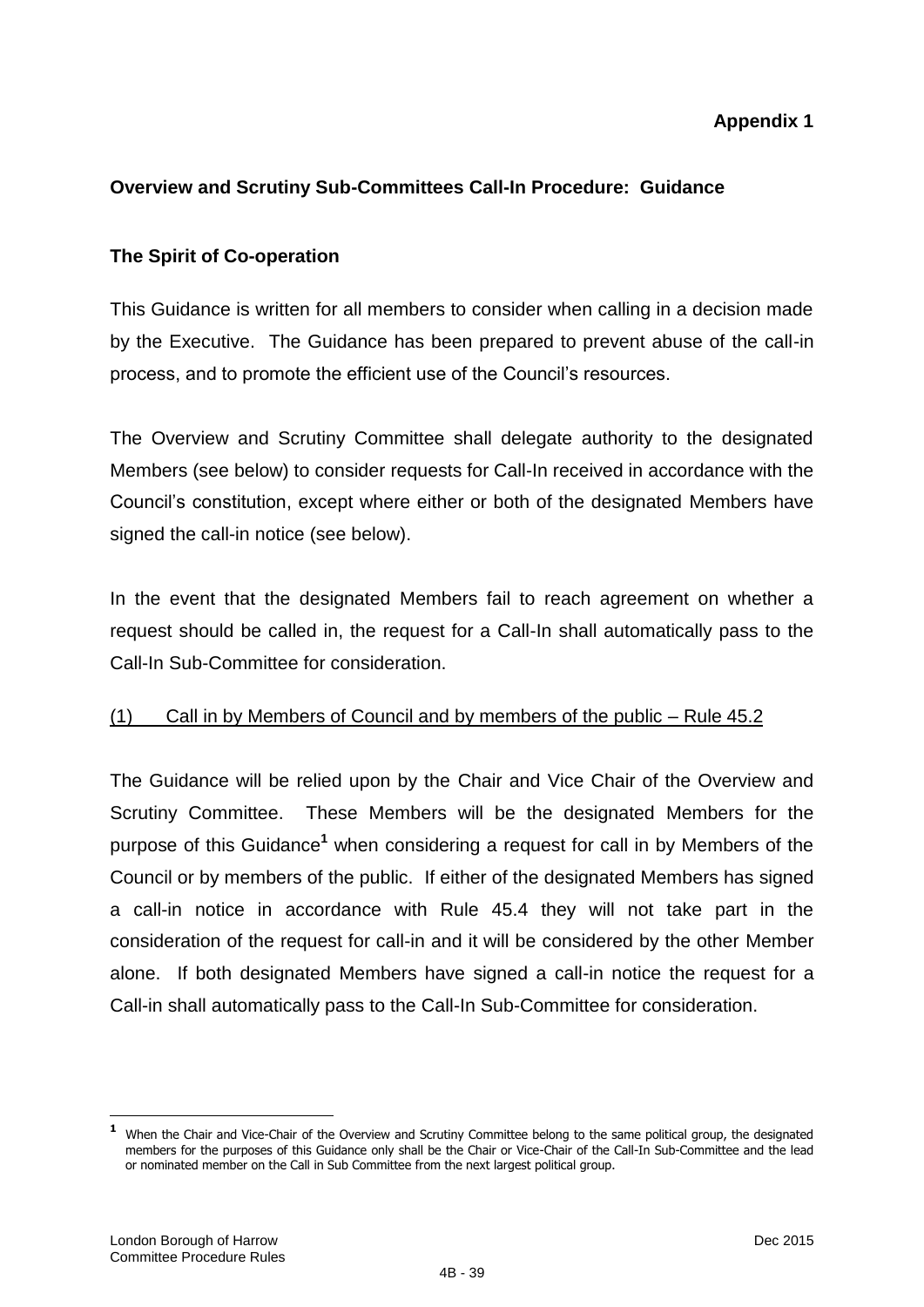# **Reasons for refusal**

The designated Member(s) must ensure that the requirement to give reasons under Rule 45.5 of the Committee Procedure Rules ("the Rules") as contained in the Council"s Constitution is met. In the event that the requirements of Rule 45.5 are met, the following guidance shall be used when considering a request for call-in to the Call-In Sub-Committee:

- 1. Time limit A decision may only be called-in during the period of 5 clear working days from the date of publication of the executive decision.
- 2. Financial implications Only decisions involving expenditure or risk of a value over £50,000 may be called-in, where expenditure is the primary purpose of the decision. This factor in particular should be considered in light of the other factors in this guidance.
- 3. Political implications Does the decision have an impact on 1 or more of the wards in Harrow? Or will the decision have an effect on the wider interests of the inhabitants of the area?
- 4. Duplication The Call-In Sub Committee should not be used when another forum or route is available to deal with concerns about an Executive decision, such as Challenge Panels, Standards Committee or Regulatory Panels e.g. Traffic, Development Management etc.
- 5. Relevance The Call-in request must be of direct relevance to the Decision being called-in.
- 6. Public Call-in The Call-in request must make out a prima facie case.
- 7. Process
	- (a) Have the requisite 6 Members requested the call-in? The Members who make the call-in should be Members of the Council or, as the case